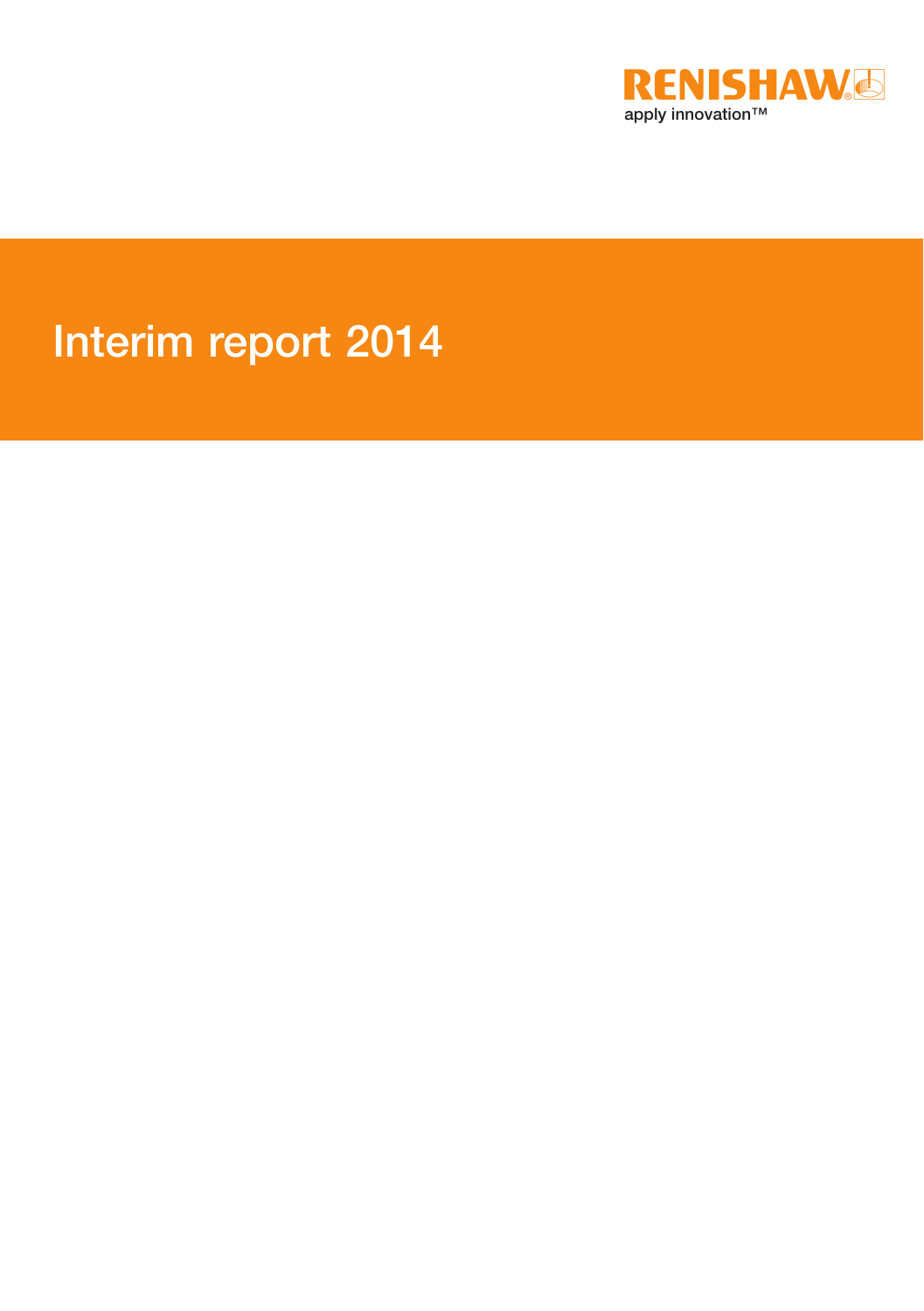# **Highlights**

- First half revenue and profit are reduced, however second quarter growth in both revenue and profit.
- • Good growth in the Americas and Europe.
- Strong demand for our 3D additive manufacturing, measurement automation, encoder and spectroscopy products.
- New product releases during the period include the SPRINT™ high speed contact scanning system for machine tools.
- Continued investment in production, engineering and marketing infrastructure.
- Capital expenditure of £19.5m, including in-progress new build of 145,000 sq ft at New Mills and expanded facilities in Germany.
- Strong balance sheet, with cash of £13.4m at the end of the period.
- £32.0m cash expected in February for sale of shareholding in Delcam plc.
- • Maintained dividend of 11.33 pence per share.

|                                 |               | Restated      | Restated   |
|---------------------------------|---------------|---------------|------------|
|                                 | 6 months to   | 6 months to   | Year ended |
|                                 | 31st December | 31st December | 30th June  |
|                                 | 2013          | 2012          | 2013       |
|                                 | £'000         | £'000         | £'000      |
|                                 |               | (Notes)       | (Notes)    |
| Revenue                         | 163,994       | 174,225       | 346,881    |
| Adjusted operating profit       | 25,526        | 42,269        | 79,071     |
| Adjusted profit before taxation | 25,629        | 42,157        | 79,193     |
| Adjusted earnings per share     | 29.5p         | 46.7p         | 88.9p      |
| Statutory                       |               |               |            |
| Operating profit                | 25,526        | 45,172        | 81,974     |
| Profit before taxation          | 25,629        | 45,060        | 82,096     |
| Earnings per share              | 29.5p         | 50.7p         | 92.9p      |
| Proposed dividend per share     | 11.33p        | 11.33p        | 40.00p     |
|                                 |               |               |            |

#### Notes

#### Note a. Restated figures

Restated figures are in respect of the amendment to IAS 19 "Employee benefits" (mandatory for years commencing on or after 1st January 2013), where the expected return on plan assets and the interest cost on liabilities in the income statement are replaced by interest on the net defined benefit asset / liability using the discount rate used to measure the defined benefit obligation. This changes the allocation of the total return on plan assets between the income statement and other comprehensive income. The amended standard is required to be applied retrospectively. As a result of the restatement, Profit before tax for the comparable 6 months ended 31st December 2012 decreased by £1.1m and decreased by £2.3m for the year ended 30th June 2013. See note 1.

#### Note b. Adjusted figures

Adjusted figures are in respect of the 6 months to 31st December 2012 and the full year ended 30th June 2013, which exclude the exceptional gain of £2.9m resulting from the early settlement of the deferred consideration liability for the purchase of the remaining 34% shareholding in Measurement Devices Limited.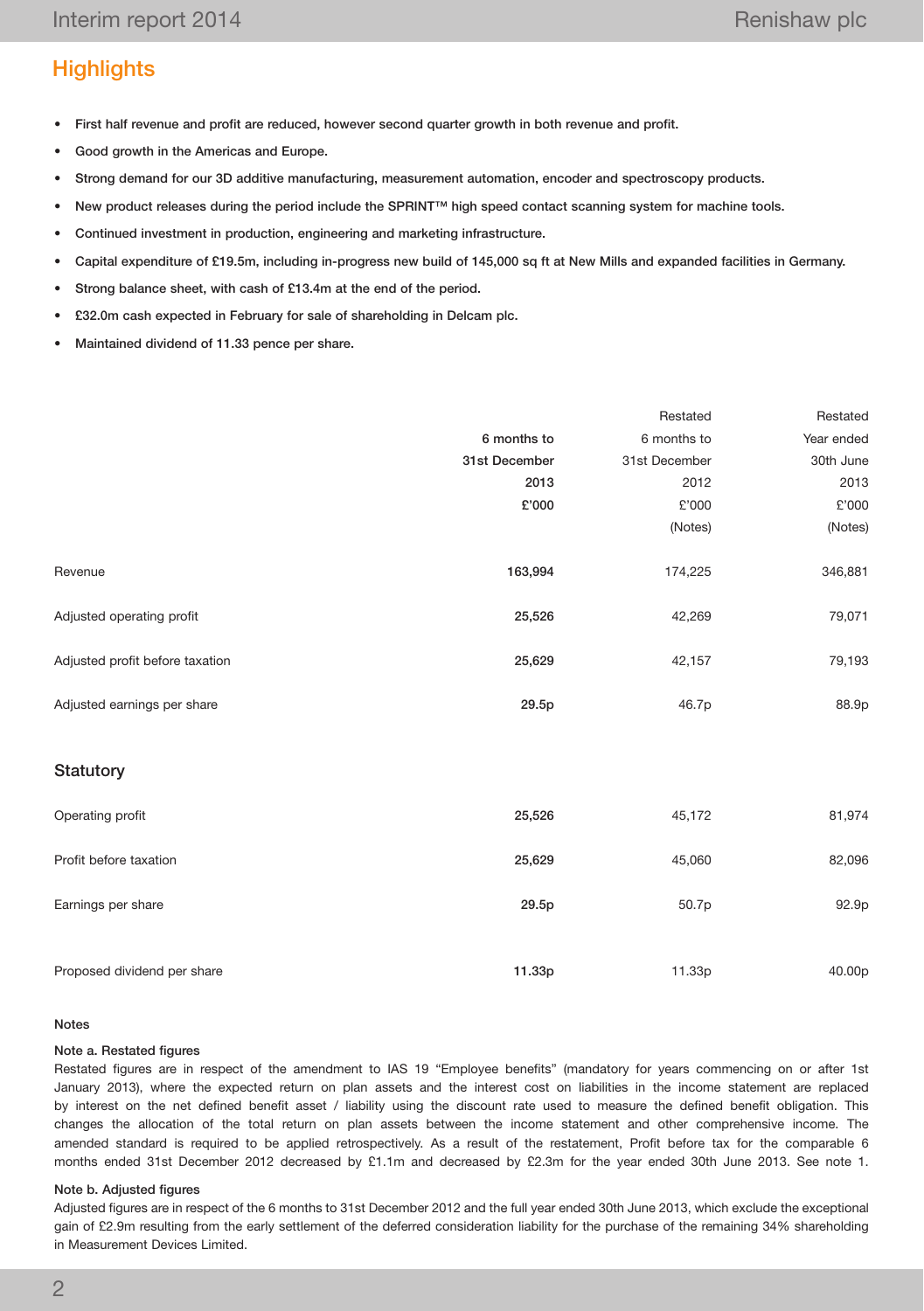## Interim management report

I am pleased to report the first half year results.

Revenue for the six months ended 31st December 2013 was £164.0m, compared with £174.2m for the corresponding period last year. As stated in our interim management statement in October, this first half year was subject to tough comparators due to exceptionally high revenue from certain Far East customers, mainly in the first quarter last year. Whilst the first quarter of this financial year gave revenue of £79.0m (2012 £95.9m), the second quarter amounted to £85.0m, compared with £78.3m for the same quarter last year. Excluding the exceptional Far East revenue referred to above we experienced an underlying revenue growth of 11%.

A regional analysis shows that underlying revenue growth in the first half year was 13% in the Far East; growth in the Americas was 12%; in Europe was 11% and in the UK was 5%. More specifically, revenue in the Americas increased from £36.1m to £40.4m; in Europe from £44.0m to £48.8m; and in the UK rose from £10.0m to £10.5m. The Far East revenue fell from £78.6m to £59.1m due to the exceptional comparators.

The Group's profit before tax for the first half year was £25.6m compared with an adjusted and restated £42.2m\*. The first quarter's profit before tax was £10.6m (September 2012 restated £27.7m) and the second quarter's profit before tax amounted to £15.0m, an increase over the restated £14.5m for the corresponding period last year.

Earnings per share were 29.5p, compared with an adjusted and restated 46.7p last year. Statutory earnings per share were 29.5p, compared with 50.7p last year.

#### Metrology

Revenue from our metrology business for the first six months was £150.7m, compared with £162.5m last year. Operating profit was £27.8m, compared with £46.2m for the comparable period last year.

We have experienced strong demand for our 3D additive manufacturing products as we continue to integrate the production, sales and marketing activities and the recently acquired LBC business in Germany within the Group infrastructure. We also saw good growth in our measurement automation and encoder product lines.

New product releases during the period include the SPRINT™ high-speed contact scanning system for machine tools. SPRINT™ opens up completely new process control opportunities for high-value CNC machine tools. The system incorporates a new generation of on-machine scanning technology enabling fast and accurate form and profile data capture from both prismatic and complex 3D components.

Other new product releases in this business were the PH10M-iQ PLUS probe head (a new version of PH10 with reduced calibration time), RSP2 V2, a new improved version of the REVO 2D scanning probe, SPA3 high powered compact CMM amplifier and new software releases UCCsuite 4.6 and MODUS 1.6.

#### **Healthcare**

Revenue from our healthcare business for the first six months increased by 13% from £11.7m last year to £13.3m. There was an operating loss of £2.3m, compared with a loss of £4.0m for the comparable period last year.

Our spectroscopy product line continues to experience strong growth.

Further sales of the neuromate® surgical robot have been achieved and interest in our 3D additive manufacturing system for medical applications, in particular within our dental product line, is encouraging.

The Company is manufacturing an investigational intra-parenchymal drug delivery system for an NHS Trust, which is conducting a clinician-led clinical trial for a therapy for the treatment of Parkinson's disease. The system has also been trialled by the Trust for delivery of a chemotherapy drug for the treatment of brain tumours.

#### Continued investment for long-term growth

The Group continues to invest for the long-term, expanding our global marketing and distribution infrastructure, along with increasing manufacturing capacity and research and development activities.

Group headcount at the end of December 2013 was 3,309, an increase of 74 from the 3,235 at the start of the financial year to support our growing research and development and global sales and marketing activities.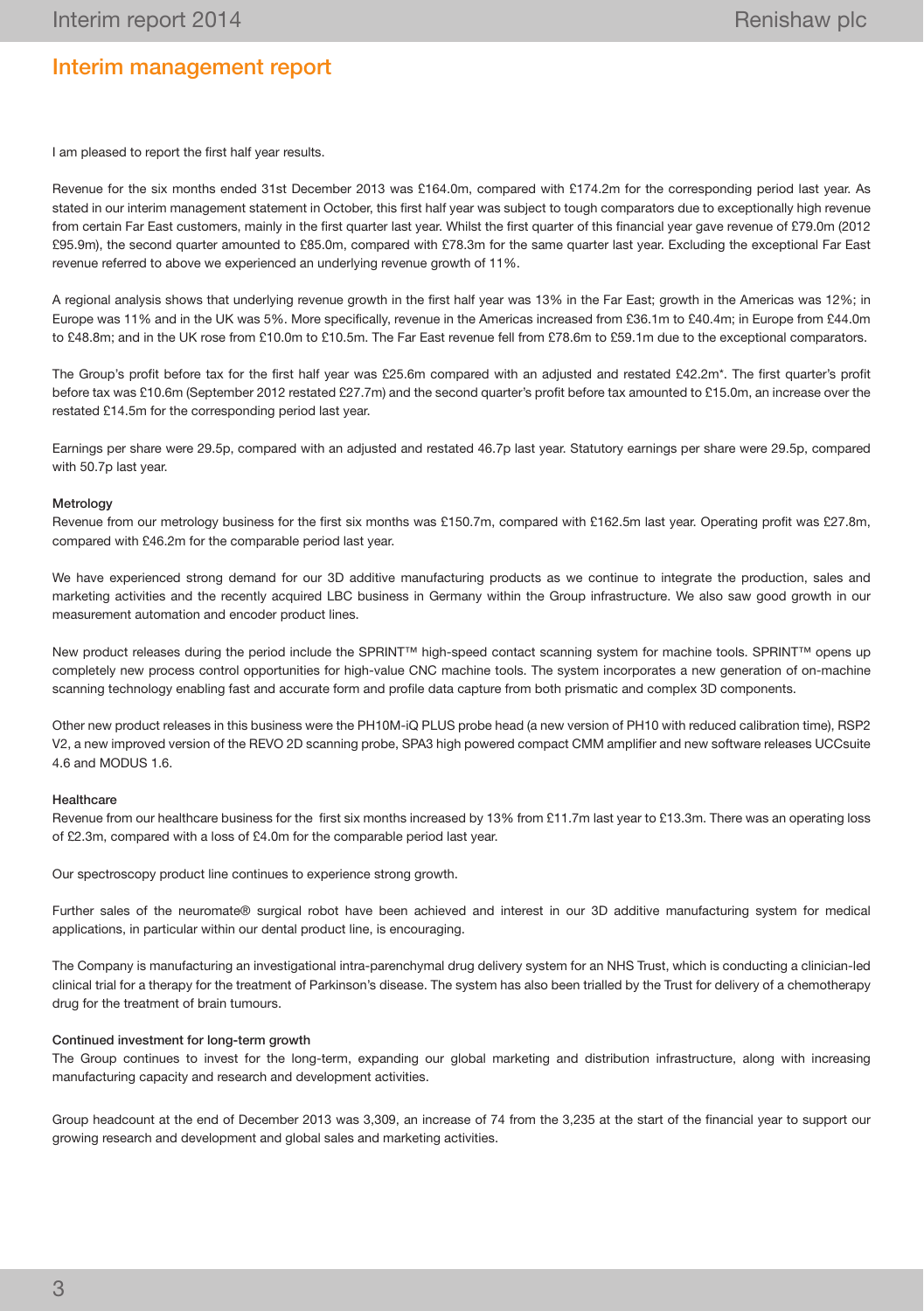## Interim management report (continued)

Capital expenditure on property, plant and equipment for the six months was £19.5m, of which £10.4m was spent on property and £9.1m on plant, equipment and vehicles.

In the UK, work continues on the additional 145,000 sq ft facility at New Mills with occupation targeted for this Autumn. In Germany, we have purchased buildings adjacent to our current premises in Pliezhausen, near Stuttgart, providing an additional 116,000 sq ft of facilities for our German subsidiary into which the recently acquired LBC additive manufacturing business has relocated.

#### Cash

Net cash balances at 31st December 2013 were £13.4m, compared with £12.6m at December 2012 and £26.6m at 30th June 2013. These balances exclude an escrow account of £10.3m (31st December 2012 £11.8m) relating to the provision of security to the UK defined benefit pension scheme.

#### Offer for shareholding in Delcam plc

As announced in November 2013, Autodesk, Inc. and Delcam announced a recommended offer for the whole of the issued share capital of Delcam by Autodesk Development B.V., a wholly owned subsidiary of Autodesk, Inc. at a price of £20.75 per share. Renishaw holds 1,543,032 Delcam shares (19.44%) which would result in a total consideration of £32.0m. The investment is held in the balance sheet at £5.7m.

The acquisition is being implemented by a scheme of arrangement which is expected to become effective on 7th February 2014, with settlement within 14 days of this date.

It is our intention that the proceeds arising will be used to support ongoing and future investments in the business.

#### Employees

The directors thank employees for their support and contribution as the Group continues to develop and expand.

#### **Outlook**

Whilst the Group faced tough financial comparators for the first half of this financial year and sterling has strengthened in recent months, we are expecting an improvement in trading activities and revenue in the second half. With our continuing investment in our business sectors, we remain confident for the longer term prospects for the Group.

#### Dividends

A maintained interim dividend of 11.33 pence net per share will be paid on 7th April 2014, to shareholders on the register on 7th March 2014.

#### Investor Day

As mentioned in my statement in the Annual report 2013, an investor day is being held at the New Mills facility on 15th May 2014 and registration details will be published in due course.

#### \*Restatement of profit

Last year's first half year results have been re-stated from £43.3m to £42.2m to reflect the amendment to the accounting standard IAS 19 relating to pension accounting and excludes an exceptional gain of £2.9m relating to an early settlement of a deferred consideration.

Sir David R McMurtry CBE, RDI, FRS, FREng, CEng, FIMechE Chairman & Chief Executive, 30th January 2014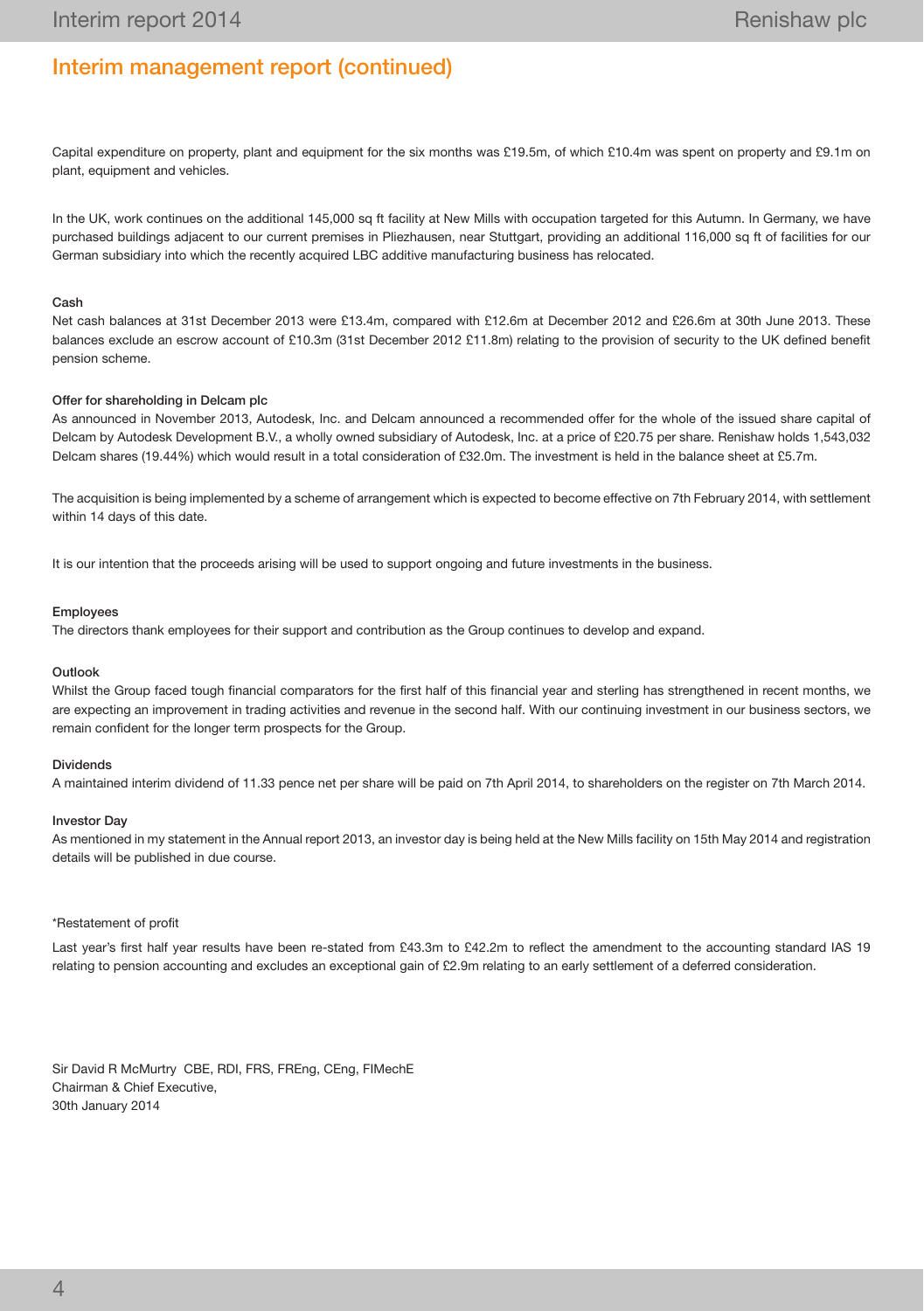# Consolidated income statement Unaudited

|                                                                 |                |               | Restated      | Restated   |
|-----------------------------------------------------------------|----------------|---------------|---------------|------------|
|                                                                 |                | 6 months to   | 6 months to   | Year ended |
|                                                                 |                | 31st December | 31st December | 30th June  |
|                                                                 |                | 2013          | 2012          | 2013       |
|                                                                 | <b>Notes</b>   | £'000         | £'000         | £'000      |
| Revenue                                                         | $\overline{c}$ | 163,994       | 174,225       | 346,881    |
| Cost of sales                                                   |                | (84, 208)     | (79, 958)     | (164, 704) |
| Gross profit                                                    |                | 79,786        | 94,267        | 182,177    |
| Distribution costs                                              |                | (36, 842)     | (33, 246)     | (69, 386)  |
| Administrative expenses including exceptional item              |                | (17, 418)     | (15, 849)     | (30, 817)  |
| Operating profit excluding exceptional item                     |                | 25,526        | 42,269        | 79,071     |
| Exceptional item - gain on deferred consideration<br>settlement | 3              |               | 2,903         | 2,903      |
| Operating profit                                                |                | 25,526        | 45,172        | 81,974     |
| Financial income                                                | 4              | 383           | 568           | 1,009      |
| <b>Financial expenses</b>                                       | 4              | (839)         | (1,040)       | (1,909)    |
| Share of profits from associates                                |                | 559           | 360           | 1,022      |
| Profit before tax                                               |                | 25,629        | 45,060        | 82,096     |
| Income tax expense                                              | 5              | (4, 485)      | (8,386)       | (15,046)   |
| Profit for the period from continuing operations                |                | 21,144        | 36,674        | 67,050     |
| Profit attributable to:                                         |                |               |               |            |
| Equity shareholders of the parent company                       |                | 21,443        | 36,887        | 67,643     |
| Non-controlling interest                                        |                | (299)         | (213)         | (593)      |
| Profit for the period from continuing operations                |                | 21,144        | 36,674        | 67,050     |
|                                                                 |                | pence         | pence         | pence      |
| Dividend per share arising in respect of the period             | 10             | 11.33         | 11.33         | 40.00      |
| Earnings per share (basic and diluted)                          | 6              | 29.5          | 50.7          | 92.9       |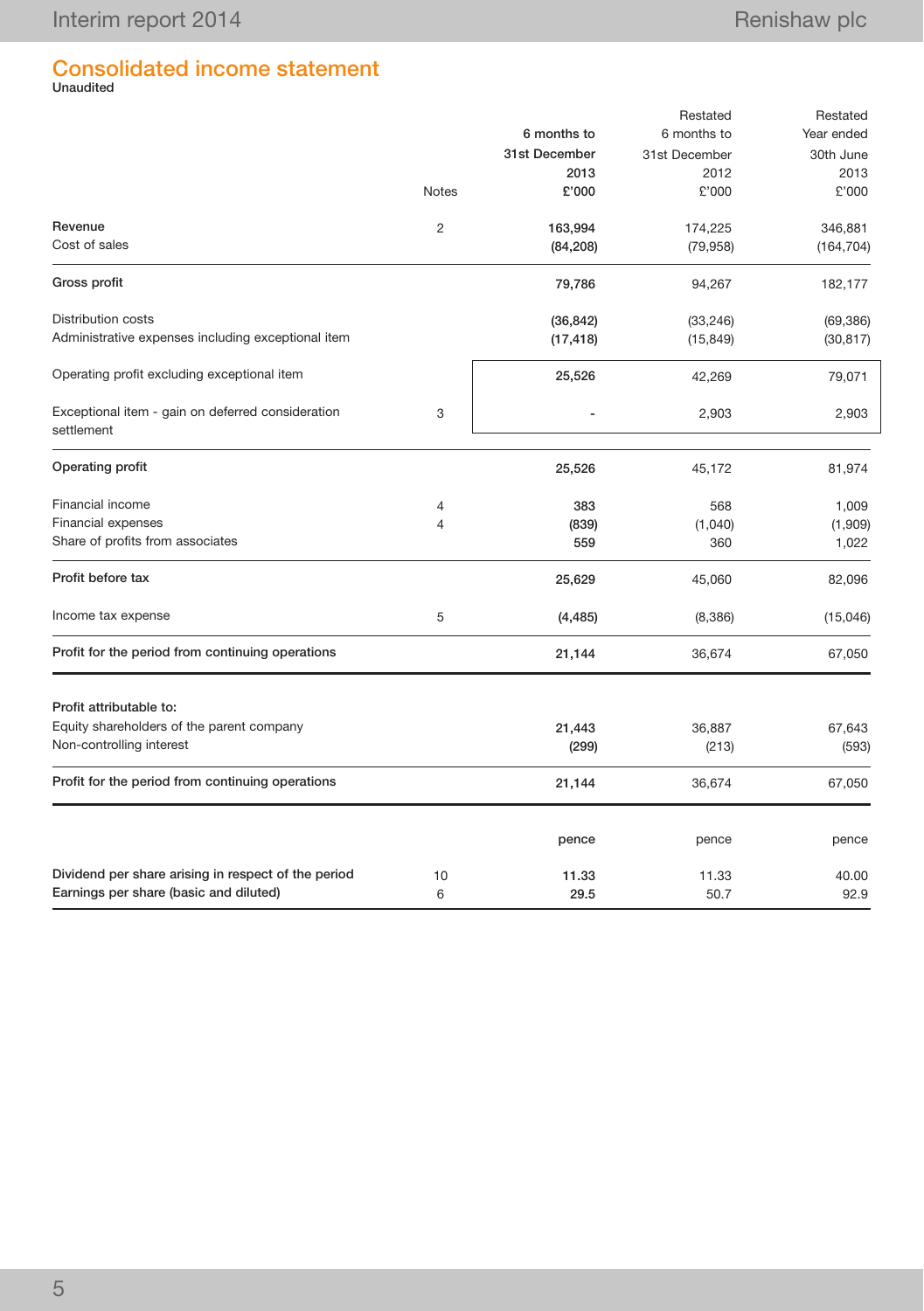# Consolidated statement of comprehensive income and expense Unaudited

|                                                                                           | 6 months to<br>31st December<br>2013<br>£'000 | Restated<br>6 months to<br>31st December<br>2012<br>£'000 | Restated<br>Year ended<br>30th June<br>2013<br>£'000 |
|-------------------------------------------------------------------------------------------|-----------------------------------------------|-----------------------------------------------------------|------------------------------------------------------|
| Profit for the period                                                                     | 21,144                                        | 36,674                                                    | 67,050                                               |
| Other items recognised directly in equity:                                                |                                               |                                                           |                                                      |
| Items that will not be reclassified to the Consolidated income<br>statement:              |                                               |                                                           |                                                      |
| Foreign exchange translation differences                                                  | (4, 227)                                      | (1,076)                                                   | 346                                                  |
| Actuarial gain/(loss) in the pension schemes                                              | 946                                           | (515)                                                     | (860)                                                |
| Deferred tax on items that will not be reclassified                                       | (1, 158)                                      | 104                                                       | (121)                                                |
| Relating to associates, net of tax                                                        |                                               |                                                           | (102)                                                |
| Total for items that will not be reclassified                                             | (4, 439)                                      | (1, 487)                                                  | (737)                                                |
| Items that will be reclassified to the Consolidated income<br>statement:                  |                                               |                                                           |                                                      |
| Effective portion of changes in fair value of cash flow hedges,<br>net of recycling       | 26,732                                        | 12,545                                                    | (4,225)                                              |
| Deferred tax on items that may be reclassified                                            | (5, 373)                                      | (3,011)                                                   | 1,005                                                |
| Total for items that will be reclassified                                                 | 21,359                                        | 9,534                                                     | (3,220)                                              |
| Total other comprehensive income, net of tax                                              | 16,920                                        | 8,047                                                     | (3,957)                                              |
| Total comprehensive income and expense                                                    | 38,064                                        | 44,721                                                    | 63,093                                               |
| Attributable to:<br>Equity shareholders of the parent company<br>Non-controlling interest | 38,363<br>(299)                               | 44,934<br>(213)                                           | 63,686<br>(593)                                      |
| Total comprehensive income and expense for the period                                     | 38,064                                        | 44,721                                                    | 63,093                                               |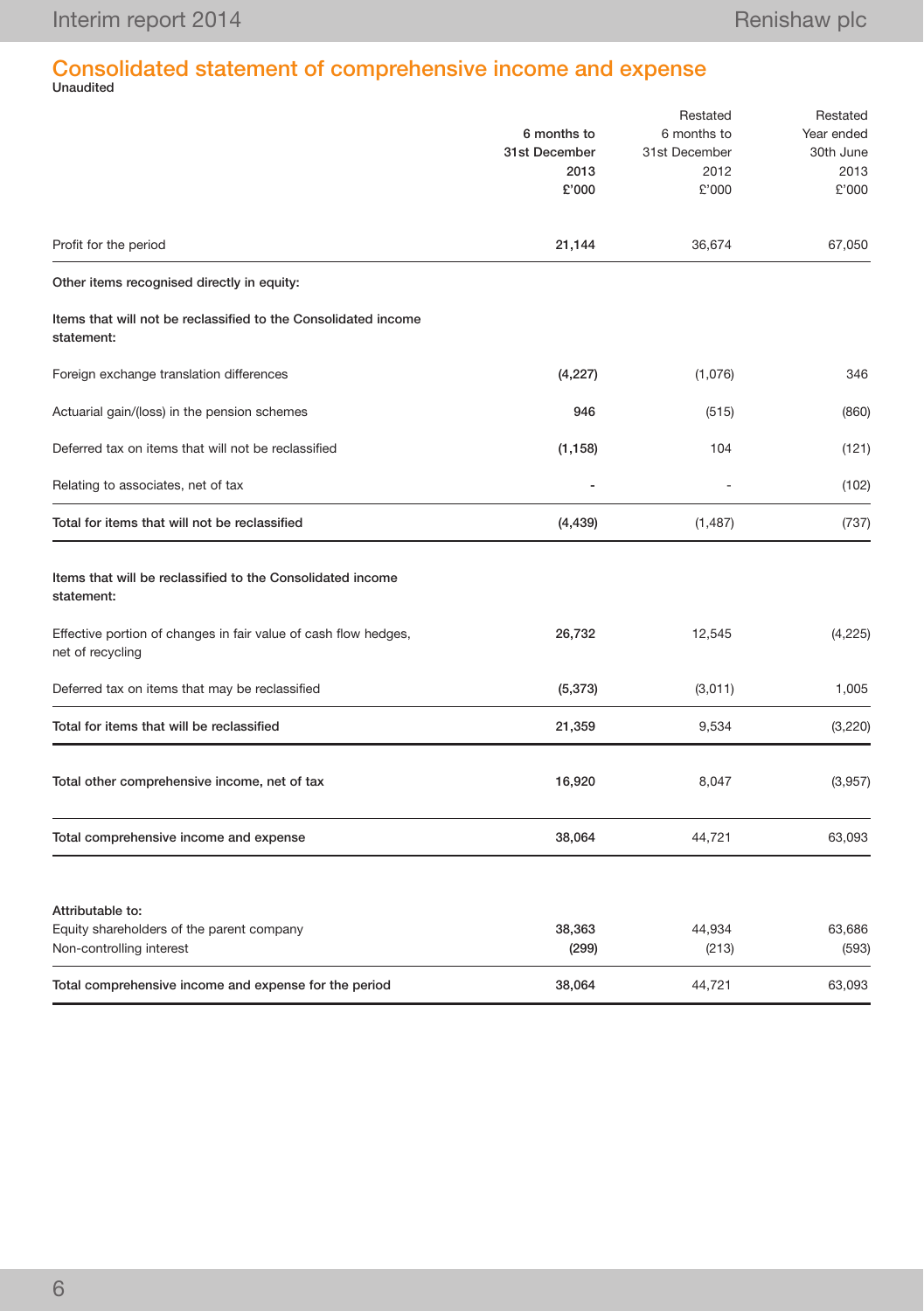# Consolidated balance sheet Unaudited

|                                                  |              |                  |                  | Audited      |
|--------------------------------------------------|--------------|------------------|------------------|--------------|
|                                                  |              | At 31st December | At 31st December | At 30th June |
|                                                  |              | 2013             | 2012             | 2013         |
|                                                  | <b>Notes</b> | £'000            | £'000            | £'000        |
| Assets                                           |              |                  |                  |              |
| Property, plant and equipment                    | 7            | 128,221          | 107,009          | 117,926      |
| Intangible assets                                | 8            | 55,628           | 54,380           | 56,143       |
| Investments in associates                        | 9            | 7,912            | 6,951            | 7,403        |
| Deferred tax assets                              |              | 16,746           | 17,901           | 18,276       |
| Derivatives                                      | 10           | 17,317           | 11,089           | 7,976        |
| Total non-current assets                         |              | 225,824          | 197,330          | 207,724      |
| <b>Current assets</b>                            |              |                  |                  |              |
| Inventories                                      |              | 65,593           | 62,477           | 65,268       |
| Trade receivables                                |              | 58,135           | 75,397           | 68,082       |
| Current tax                                      |              | 973              | 3,326            | 1,160        |
| Other receivables                                |              | 11,154           | 9,371            | 10,871       |
| Derivatives                                      | 10           | 9,587            | 5,358            | 3,583        |
| Pension scheme cash escrow account               | 11           | 10,279           | 11,782           | 10,982       |
| Cash and cash equivalents                        |              | 13,420           | 12,640           | 26,605       |
| <b>Total current assets</b>                      |              | 169,141          | 180,351          | 186,551      |
| <b>Current liabilities</b>                       |              |                  |                  |              |
| Trade payables                                   |              | 13,490           | 13,512           | 18,481       |
| Current tax                                      |              | 1,423            | 5,725            | 2,629        |
| Provisions                                       |              | 1,553            | 1,077            | 1,630        |
| Derivatives                                      | 10           |                  | 24               | 2,018        |
| Other payables                                   |              | 16,580           | 23,043           | 19,017       |
| <b>Total current liabilities</b>                 |              | 33,046           | 43,381           | 43,775       |
| Net current assets                               |              | 136,095          | 136,970          | 142,776      |
| Non-current liabilities                          |              |                  |                  |              |
| <b>Employee benefits</b>                         | 11           | 40,384           | 42,450           | 41,718       |
| Deferred tax liabilities                         |              | 25,199           | 22,456           | 20,032       |
| Derivatives                                      | 10           | 1,073            | 554              | 10,442       |
| Other payables                                   |              | 1,612            | 2,246            | 1,589        |
|                                                  |              |                  |                  |              |
| Total non-current liabilities                    |              | 68,268           | 67,706           | 73,781       |
| Total assets less total liabilities              |              | 293,651          | 266,594          | 276,719      |
| Equity                                           |              |                  |                  |              |
| Share capital                                    | 10           | 14,558           | 14,558           | 14,558       |
| Share premium                                    | 10           | 42               | 42               | 42           |
| Currency translation reserve                     | 10           | (1, 298)         | 1,507            | 2,929        |
| Cash flow hedging reserve                        | 10           | 20,665           | 12,060           | (694)        |
| Retained earnings                                |              | 261,970          | 239,770          |              |
| Other reserve                                    | 10           | (460)            |                  | 261,607      |
|                                                  | 10           |                  | (389)            | (389)        |
| Equity attributable to the owners of the Company |              | 295,477          | 267,548          | 278,053      |
| Non-controlling interest                         | 10           | (1,826)          | (954)            | (1, 334)     |
| <b>Total equity</b>                              |              | 293,651          | 266,594          | 276,719      |
|                                                  |              |                  |                  |              |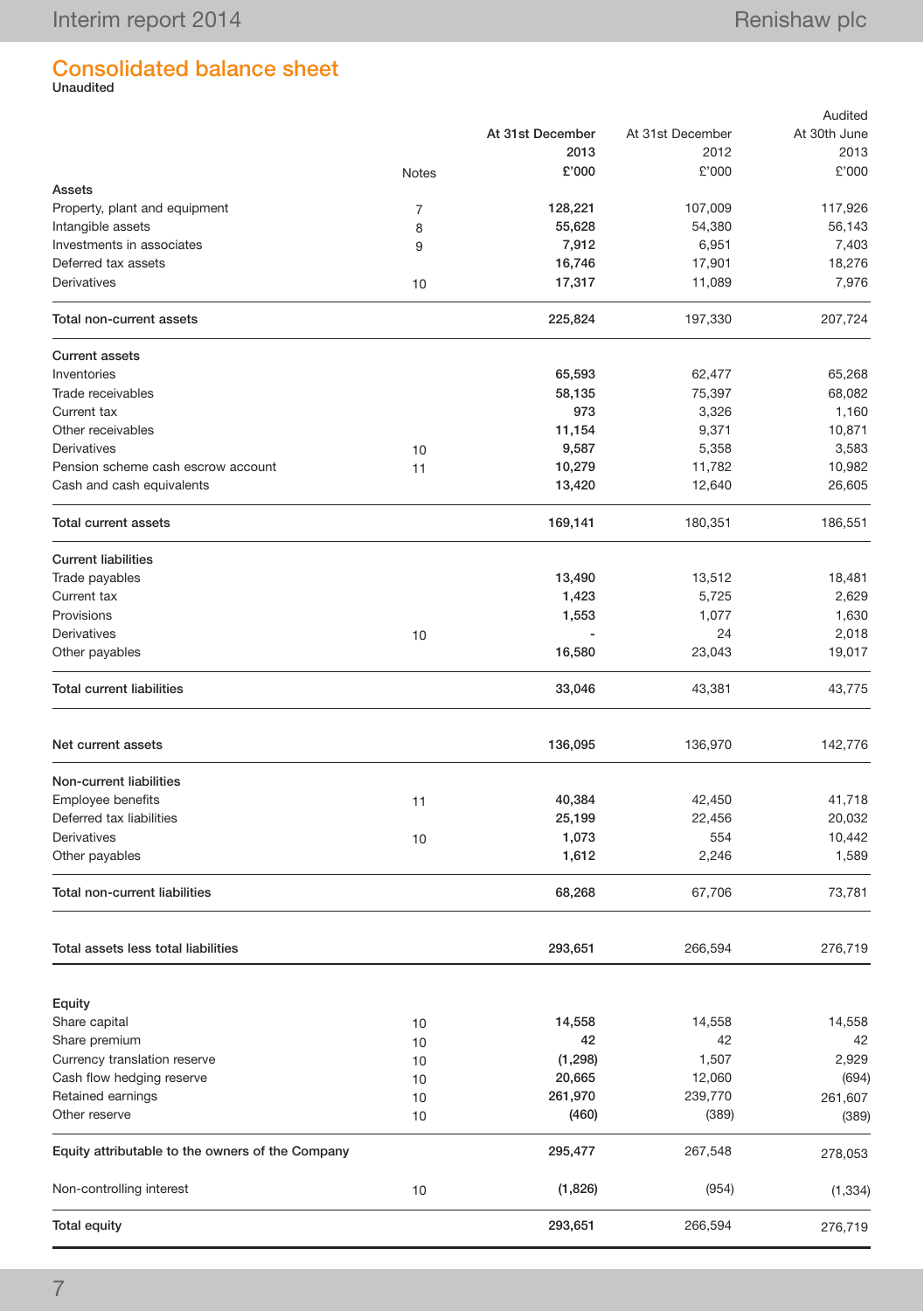# Consolidated statement of changes in equity Unaudited

|                                                               | Share<br>capital<br>£'000 | Share<br>premium<br>£'000 | Currency<br>translation<br>reserve<br>£'000 | Cash flow<br>hedging<br>reserve<br>£'000 | Retained<br>earnings<br>£'000 | Other<br>reserve<br>£'000    | Non-<br>controlling<br>interest<br>£'000 | Total<br>£'000 |
|---------------------------------------------------------------|---------------------------|---------------------------|---------------------------------------------|------------------------------------------|-------------------------------|------------------------------|------------------------------------------|----------------|
| Balance at 1st July 2012                                      | 14,558                    | 42                        | 2,583                                       | 2,526                                    | 223,820                       | (389)                        | (741)                                    | 242,399        |
| Profit/(loss) for the period                                  |                           |                           |                                             | $\overline{\phantom{a}}$                 | 36,887                        |                              | (213)                                    | 36,674         |
| Other comprehensive income and expense                        |                           |                           |                                             |                                          |                               |                              |                                          |                |
| Actuarial loss in the pension schemes (net)                   |                           | ä,                        |                                             | $\overline{\phantom{a}}$                 | (411)                         |                              |                                          | (411)          |
| Foreign exchange translation differences                      |                           | ÷,                        | (1,076)                                     |                                          |                               |                              |                                          | (1,076)        |
| Changes in fair value of cash flow hedges (net)               |                           |                           | $\overline{\phantom{a}}$                    | 9,534                                    |                               |                              |                                          | 9,534          |
| Total other comprehensive income                              | $\overline{\phantom{a}}$  | $\overline{a}$            | (1,076)                                     | 9,534                                    | (411)                         |                              | ÷,                                       | 8,047          |
| Total comprehensive income                                    |                           |                           | (1,076)                                     | 9,534                                    | 36,476                        | ÷,                           | (213)                                    | 44,721         |
| Transactions with owners recorded in equity                   |                           |                           |                                             |                                          |                               |                              |                                          |                |
| Dividends paid                                                |                           |                           |                                             |                                          | (20, 526)                     |                              |                                          | (20, 526)      |
| Balance at 31st December 2012                                 | 14,558                    | 42                        | 1,507                                       | 12,060                                   | 239,770                       | (389)                        | (954)                                    | 266,594        |
| Profit/(loss) for the period                                  |                           |                           |                                             |                                          | 30,756                        |                              | (380)                                    | 30,376         |
| Other comprehensive income and expense                        |                           |                           |                                             |                                          |                               |                              |                                          |                |
| Actuarial loss in the pension schemes (net)                   | $\overline{\phantom{a}}$  | $\overline{\phantom{a}}$  | $\overline{a}$                              | $\overline{\phantom{a}}$                 | (570)                         | ÷                            | ÷,                                       | (570)          |
| Foreign exchange translation differences                      |                           |                           | 1,422                                       |                                          | $\overline{\phantom{a}}$      |                              |                                          | 1,422          |
| Changes in fair value of cash flow hedges (net)               |                           |                           | ÷,                                          | (12, 754)                                |                               |                              | ÷,                                       | (12, 754)      |
| Relating to associates                                        | $\sim$                    |                           | $\overline{a}$                              | $\overline{\phantom{a}}$                 | (102)                         |                              | ٠                                        | (102)          |
| Total other comprehensive income                              |                           | ä,                        | 1,422                                       | (12, 754)                                | (672)                         |                              | $\overline{\phantom{a}}$                 | (12,004)       |
| Total comprehensive income                                    |                           |                           | 1,422                                       | (12, 754)                                | 30,084                        |                              | (380)                                    | 18,372         |
| Transactions with owners recorded in equity<br>Dividends paid |                           |                           |                                             | $\overline{a}$                           | (8, 247)                      |                              | $\overline{\phantom{a}}$                 | (8, 247)       |
| Balance at 30th June 2013                                     | 14,558                    | 42                        | 2,929                                       | (694)                                    | 261,607                       | (389)                        | (1, 334)                                 | 276,719        |
| Profit/(loss) for the period                                  |                           |                           |                                             | $\overline{\phantom{a}}$                 | 21,443                        |                              | (299)                                    | 21,144         |
| Other comprehensive income and expense                        |                           |                           |                                             |                                          |                               |                              |                                          |                |
| Actuarial loss in the pension schemes (net)                   |                           | ä,                        |                                             |                                          | (212)                         |                              |                                          | (212)          |
| Foreign exchange translation differences                      |                           |                           | (4,227)                                     |                                          |                               |                              |                                          | (4,227)        |
| Changes in fair value of cash flow hedges (net)               |                           |                           |                                             | 21,359                                   |                               |                              | ä,                                       | 21,359         |
| Total other comprehensive income                              | $\overline{\phantom{a}}$  | $\blacksquare$            | (4,227)                                     | 21,359                                   | (212)                         | ÷                            | $\qquad \qquad \blacksquare$             | 16,920         |
| Total comprehensive income                                    |                           |                           | (4,227)                                     | 21,359                                   | 21,231                        | $\overline{\phantom{m}}$     | (299)                                    | 38,064         |
| Transactions with owners recorded in equity                   |                           |                           |                                             |                                          |                               |                              |                                          |                |
| Acquisition of non-controlling interest                       | $\bar{a}$                 | $\sim$                    | $\omega$                                    | $\overline{\phantom{a}}$                 | $\overline{\phantom{a}}$      | (71)                         | (193)                                    | (264)          |
| Dividends paid                                                | $\overline{\phantom{a}}$  | $\blacksquare$            | $\overline{\phantom{a}}$                    | $\overline{\phantom{a}}$                 | (20, 868)                     | $\qquad \qquad \blacksquare$ |                                          | (20, 868)      |
| Total of transactions with owners recorded in equity          |                           |                           |                                             | $\overline{\phantom{a}}$                 | (20, 868)                     | (71)                         | (193)                                    | (21, 132)      |
| Balance at 31st December 2013                                 | 14,558                    | 42                        | (1, 298)                                    | 20,665                                   | 261,970                       | (460)                        | (1,826)                                  | 293,651        |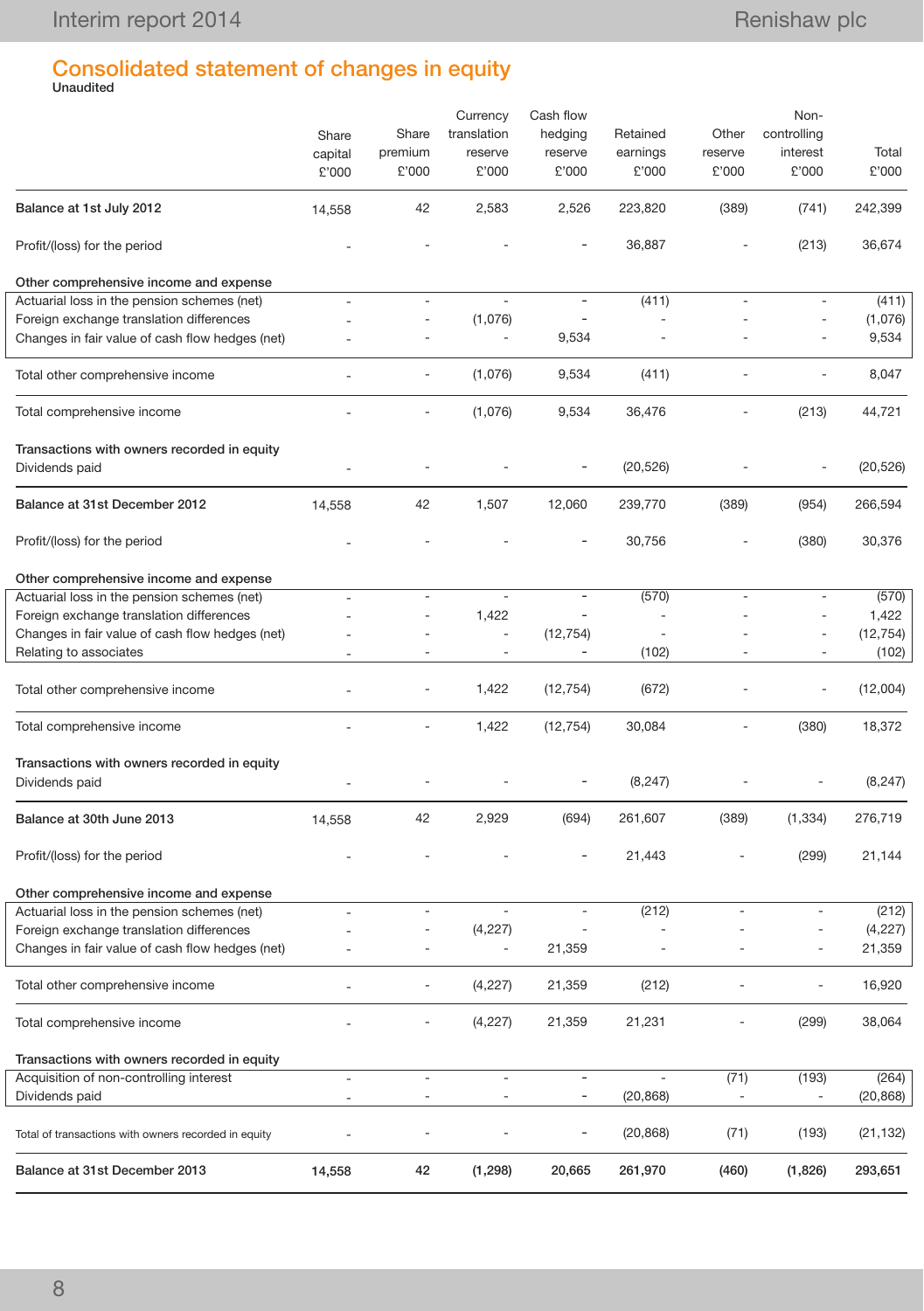# Consolidated statement of cash flow Unaudited

|                                                                    |               |               | Restated   |
|--------------------------------------------------------------------|---------------|---------------|------------|
|                                                                    | 6 months to   | 6 months to   | Year ended |
|                                                                    | 31st December | 31st December | 30th June  |
|                                                                    | 2013          | 2012          | 2013       |
|                                                                    | £'000         | £'000         | £'000      |
| Cash flows from operating activities                               |               |               |            |
| Profit for the period                                              | 21,144        | 36,674        | 67,050     |
| Amortisation of development costs                                  | 4,466         | 3,288         | 7,558      |
| Amortisation of other intangibles                                  | 1,682         | 1,681         | 3,280      |
| Depreciation                                                       | 5,729         | 4,993         | 10,293     |
| Exceptional item                                                   |               | (2,903)       | (2,903)    |
| Loss/(profit) on sale of property, plant and equipment             | 106           | (6)           | (36)       |
| Share of profits from associates                                   | (709)         | (530)         | (1, 345)   |
| Financial income                                                   | (383)         | (568)         | (1,009)    |
| <b>Financial expenses</b>                                          | 839           | 1,040         | 1,909      |
| Tax expense                                                        | 4,485         | 8,386         | 15,046     |
|                                                                    | 16,215        | 15,381        | 32,793     |
|                                                                    |               |               |            |
| Increase in inventories                                            | (325)         | (8, 494)      | (11, 285)  |
| Decrease in trade and other receivables                            | 5,619         | 7,001         | 15,339     |
| Decrease in trade and other payables                               | (6,607)       | (14, 028)     | (6, 562)   |
| (Decrease)/increase in provisions                                  | (77)          | (93)          | 460        |
|                                                                    | (1, 390)      | (15, 614)     | (2,048)    |
|                                                                    |               |               |            |
| Defined benefit pension contributions                              | (1,092)       | (720)         | (2,508)    |
| Income taxes paid                                                  | (5, 191)      | (8,962)       | (15, 711)  |
| Cash flows from operating activities                               | 29,686        | 26,759        | 79,576     |
| Investing activities                                               |               |               |            |
| Purchase of property, plant and equipment                          | (19, 464)     | (12, 143)     | (27, 976)  |
| Development costs capitalised                                      | (5,774)       | (4,688)       | (10, 615)  |
| Purchase of other intangibles                                      | (239)         | (210)         | (1,226)    |
| Investment in subsidiaries and associates                          | (264)         |               | (7,500)    |
| Sale of property, plant and equipment                              | 427           | 101           | 299        |
| Interest received                                                  | 383           | 568           | 1,009      |
| Dividend received from associate                                   | 50            | 199           | 307        |
| Payments from/contributions to pension scheme escrow account (net) | 703           | (259)         | 541        |
| Cash flows from investing activities                               | (24, 178)     | (16, 432)     | (45, 161)  |
| <b>Financing activities</b>                                        |               |               |            |
| Interest paid                                                      | (102)         | (167)         | (259)      |
| Dividends paid                                                     | (20, 868)     | (20, 526)     | (28, 773)  |
| Cash flows from financing activities                               | (20, 970)     | (20, 693)     | (29, 032)  |
|                                                                    |               |               |            |
| Net increase/(decrease) in cash and cash equivalents               | (15, 462)     | (10, 366)     | 5,383      |
| Cash and cash equivalents at the beginning of the period           | 26,605        | 21,127        | 21,127     |
| Effect of exchange rate fluctuations on cash held                  | 2,277         | 1,879         | 95         |
| Cash and cash equivalents at the end of the period                 | 13,420        | 12,640        | 26,605     |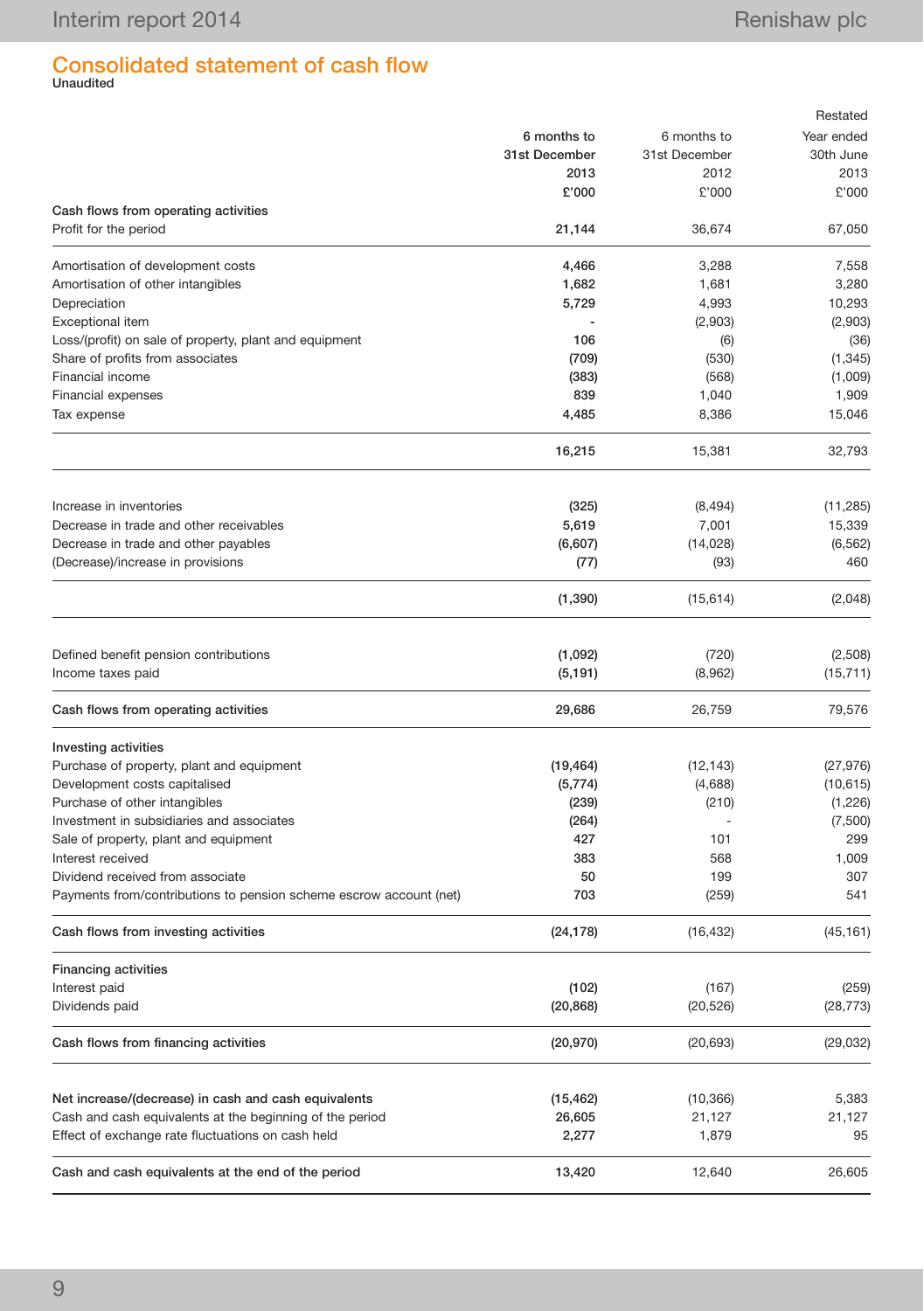## Responsibility statement

We confirm that to the best of our knowledge:

- As required by DTR 4.2 of the Disclosure Rules and Transparency Rules, the condensed set of financial statements, which has been prepared in accordance with the applicable set of accounting standards, gives a true and fair view of the assets, liabilities, financial position and profit or loss of the Company and the undertakings included in the consolidation as a whole. The Interim report has been prepared in accordance with the EU endorsed standard IAS 34, 'Interim financial reporting'.
- The Interim report includes a fair review of the information required by:
	- (a) DTR 4.2.7 of the Disclosure Rules and Transparency Rules, being an indication of important events that have occurred during the first six months of the financial year and their impact on the condensed set of financial statements; and a description of the principal risks and uncertainties for the remaining six months of the year; and
	- (b) DTR 4.2.8 of the Disclosure Rules and Transparency Rules, being related party transactions that have taken place in the first six months of the current financial year and that have materially affected the financial position or performance of the entity during that period; and any changes in the related party transactions described in the last annual report that could do so.

On behalf of the Board

A C G Roberts FCA Group Finance Director 30th January 2014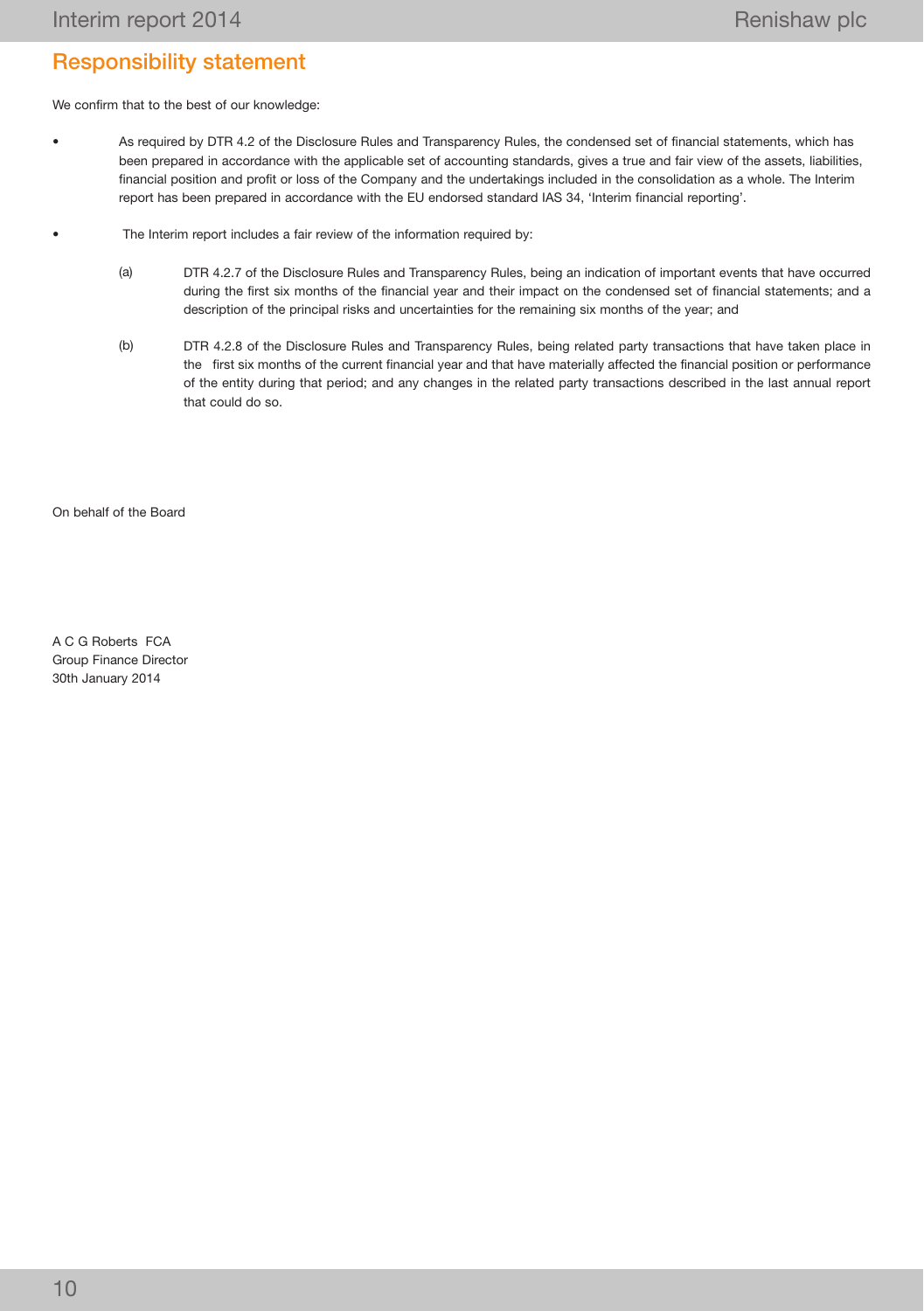## **Notes**

## 1. Status of Interim report and accounting policies

The Interim report, which has not been audited, was approved by the directors on 30th January 2014.

#### General information

The Interim report has been prepared in accordance with the EU endorsed standard IAS 34, 'Interim financial reporting'. This interim financial information has been prepared on the basis of the accounting policies adopted in the most recent annual financial statements, these being for the year ended 30th June 2013, as revised for the implementation of specified new amended endorsed standards or interpretations.

Given the nature of some forward-looking information included in this report, which the directors have given in good faith, this information should be treated with due caution. The Interim report is available on our website www.renishaw.com.

The interim financial information for the six months to 31st December 2013 and the comparative figures for the six months to 31st December 2012 are unaudited. The comparative figures for the financial year ended 30th June 2013 are not the Company's statutory accounts for that financial year. Those accounts have been reported on by the Company's auditors and delivered to the registrar of companies. The report of the auditors was (i) unqualified, (ii) did not include a reference to any matters to which the auditors drew attention by way of emphasis without qualifying their report, and (iii) did not contain a statement under section 498 (2) or (3) of the Companies Act 2006, relating to the accounting records of the Company.

#### Going concern

The Group has considerable financial resources at its disposal and the directors have considered the current financial projections. As a consequence, the directors believe that the Group is well placed to manage its business risks successfully.

After making enquiries, the directors have a reasonable expectation that the Group has adequate resources to continue in operational existence for the foreseeable future. Accordingly, they continue to adopt the going concern basis in preparing the Interim report.

#### Accounting policies

The accounting policies applied and significant estimates used by the Group in this Interim report are the same as those applied by the Group for the year ended 30th June 2013. The following adopted IFRS is being applied by the Group for the first time, and has been applied retrospectively, it being mandatory for years commencing on or after 1st January 2013:

IAS 19 "Employee benefits - the major change affecting the financial statements is that the expected return on plan assets and the interest cost on liabilities in the income statement are replaced by interest on the net defined benefit asset/liability using the discount rate used to measure the defined benefit obligation; this changes the allocation of the total return on plan assets between the income statement and other comprehensive income.

The effect of the restatement of the previous year's results in respect of the amendment to IAS 19 "Employee benefits" is detailed as follows:

#### Consolidated income statement

|                                                  | 6 months to 31st | Year ended |
|--------------------------------------------------|------------------|------------|
|                                                  | December         | 30th June  |
|                                                  | 2012             | 2013       |
| <b>Financial income</b>                          | £'000            | £'000      |
| Expected return on assets in the pension schemes |                  |            |
| Originally reported                              | 3,150            | 6,583      |
| Restated                                         |                  |            |
| Change to Financial income                       | (3, 150)         | (6, 583)   |
| <b>Financial expenses</b>                        |                  |            |
| Interest on pension schemes                      |                  |            |
| Originally reported                              | 2,689            | 5,638      |
| Restated                                         | 667              | 1,378      |
| Change to Financial expenses                     | 2,022            | 4,260      |
| Change to Profit before taxation                 | (1, 128)         | (2, 323)   |
| Tax thereon                                      | 271              | 548        |
| Change to Profit for the period                  | (857)            | (1,775)    |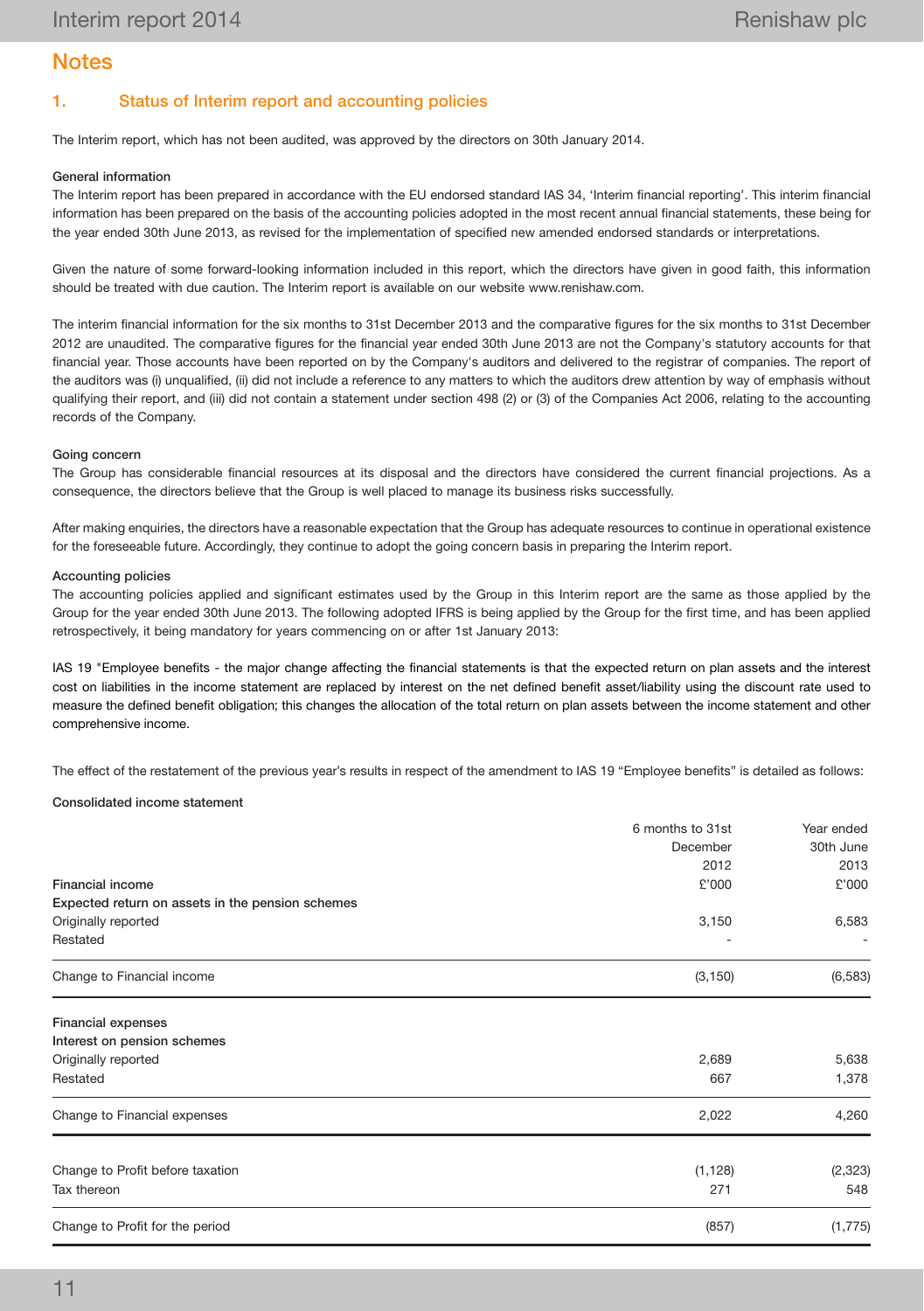### 1. Status of Interim report and accounting policies (continued)

#### Consolidated statement of comprehensive income and expenditure

|                                                               | 6 months to 31st | Year ended |
|---------------------------------------------------------------|------------------|------------|
|                                                               | December         | 30th June  |
|                                                               | 2012             | 2013       |
|                                                               | £'000            | £'000      |
| Actuarial loss in the pension schemes                         |                  |            |
| Originally reported                                           | (1,643)          | (3, 183)   |
| Restated                                                      | (515)            | (860)      |
| Change to Actuarial loss in the pension schemes               | 1,128            | 2,323      |
| Deferred tax on items that will not be reclassified           |                  |            |
| Originally reported                                           | 375              | 427        |
| Restated                                                      | 104              | (121)      |
| Change to Deferred tax on items that will not be reclassified | (271)            | (548)      |
| Change to Total other comprehensive income and expense        | 857              |            |
|                                                               |                  | 1,775      |

### 2. Segmental information

Renishaw's business is metrology, the science of measurement. The Group manufactures a comprehensive range of high-precision probing systems and accessories, calibration and measuring systems and other innovative products which enable customers worldwide to carry out dimensional measurements to traceable standards.

In addition to developing the Group's traditional core metrology business, the Group has also been investing in the development of additional applications for new market sectors based upon its core metrology expertise. The additional investment has been focused on the healthcare sector and products for the dental and neurosurgical markets, together with our spectroscopy product offerings. The Group thus manages its business in two business segments, Metrology, being the traditional core business, and Healthcare.

#### Our Products / Metrology

Our technologies help manufacturers to maximise production output, to significantly reduce the time taken to produce and inspect components, and to keep their machines running reliably. In the fields of industrial automation and motion systems our high-quality position measurement and calibration systems allow builders to manufacture highly accurate and reliable products.

The product range includes the following:

Machine tool probe systems - Sensors and software for computer numerically controlled (CNC) metal cutting machine tools that allow the automation of setting and on-machine measurement operations, leading to more productivity from existing machines and reductions in scrap and rework. These include laser tool setters, contact tool setters, tool breakage detectors, touch probes and high-accuracy inspection probes.

Co-ordinate measuring machine (CMM) products - Sensors, software and control systems for three dimensional CMMs that allow the highly accurate measurement of manufactured components and finished assemblies, including touch-trigger probes, scanning probes, automated probe changers, motorised indexing probe heads and five-axis measurement systems.

Styli for probe systems - Precision styli that attach to probe sensors for CMMs and machine tools to ensure that accurate measurement data is acquired at the point of contact.

Performance testing products - Calibration and testing products to determine the positioning accuracy of a wide range of industrial and scientific machinery to international standards, including a laser interferometer and wireless ballbar.

Gauging - Innovative flexible gauging technology, based on the comparison of production parts to a reference master part, that can greatly increase throughput and reduce scrap rates at a fraction of the cost of an equivalent custom gauging system.

Large scale metrology - High-speed laser measurement and surveying systems for use in extreme environments such as marine positioning and mine/quarry scanning.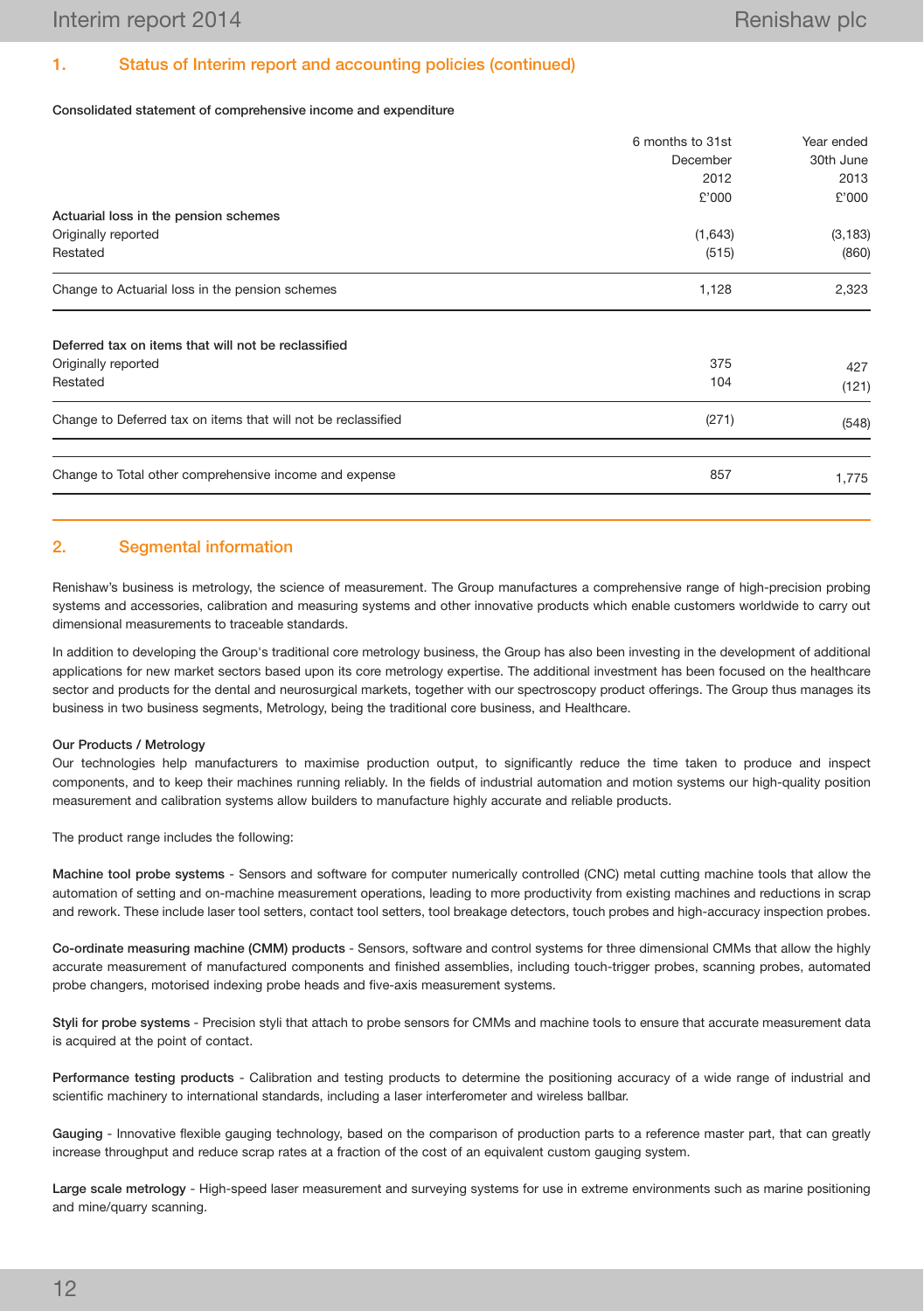## 2. Segmental information (continued)

Fixtures - Modular and custom fixtures used to hold parts securely for dimensional inspection on CMM, vision and gauging systems.

Materials research - Commercial and research solutions to materials technology challenges including diamond-like carbon coatings and shape memory alloys.

Position encoders - Position feedback encoders that ensure accurate linear and rotary motion control in a wide range of applications from electronics, motorsports, robotics and semi-conductors to food manufacturing and print production. These include incremental optical encoders, laser interferometer encoders, magnetic encoders and absolute optical encoders.

Additive manufacturing - Additive manufacturing and rapid prototyping systems that allow the rapid manufacture of components as part of a product development process or for full-scale production, including laser melting machines, a range of vacuum, nylon and metal casting machines and a range of materials to support these technologies. Additive manufacturing services are also offered, including design and simulation, and the contract manufacture of metal prototypes and production parts.

#### Our Products / Healthcare

Our technologies are also helping within applications such as dentistry, neurosurgery, chemical analysis and nanotechnology research. These include systems, materials and manufacturing services that allow dental laboratories to manufacture high-quality dental restorations and engineering solutions for stereotactic neurosurgery. We also supply non-destructive analytical tools that identify and characterise the chemistry and structure of materials.

The product range includes the following:

Dental scanners - 3D contact scanners and non-contact optical scanners used for digitising of dental preparations and for the measurement of implant locations for tooth-supported frameworks, custom abutments and implant bridge structures.

Dental CAD software - Dental CAD software that allows set-up of scanning routines and enables laboratory staff to design abutments and structures for crowns and bridges, including strength calculations.

Dental structures manufacturing service - A central manufacturing service that can handle CAD files from various dental scanning systems to produce structures for crowns and bridges in zirconia or cobalt chrome and abutments in cobalt chrome.

Neurosurgical robot - A stereotactic robot, plus a range of options, that provides a platform solution for a broad range of functional neurosurgical procedures including deep brain stimulation (DBS) and neuroendoscopy.

Neurosurgical planning software - Planning software that allows advanced planning of targets and trajectories for stereotactic neurosurgery.

Neurosurgical implantables - Implantable devices that allow surgeons to verify expected DBS electrode position relative to targeted anatomy using magnetic resonance imaging (MRI).

Raman microscopes - inVia Raman microscopes comprising a research-grade optical microscope coupled to a high-performance Raman spectrometer for analytical applications as diverse as pharmaceutical, forensic science, nanotechnology and semiconductors.

Combined Raman systems - Combined Raman and atomic force microscope (AFM) instruments that investigate chemical and structural properties of materials at sub-micrometre scales. Also combined Raman and infrared spectroscopy instruments that identify unknown materials by combining both vibrational spectroscopic techniques.

Structural and chemical analyser - A structural and chemical analyser (SCA) that unites scanning electron microscopy (SEM) and Raman spectroscopy to allow morphological, elemental, chemical, physical and electronic analysis without moving the sample between instruments.

In situ monitors - Compact Raman systems for process monitoring and bulk material analysis enabling in situ monitoring in the laboratory, pilot plant, or process line.

Diagnostic systems - Automated multiplex diagnostic and clinical research systems, currently being developed by Renishaw Diagnostics Limited for infectious disease identification.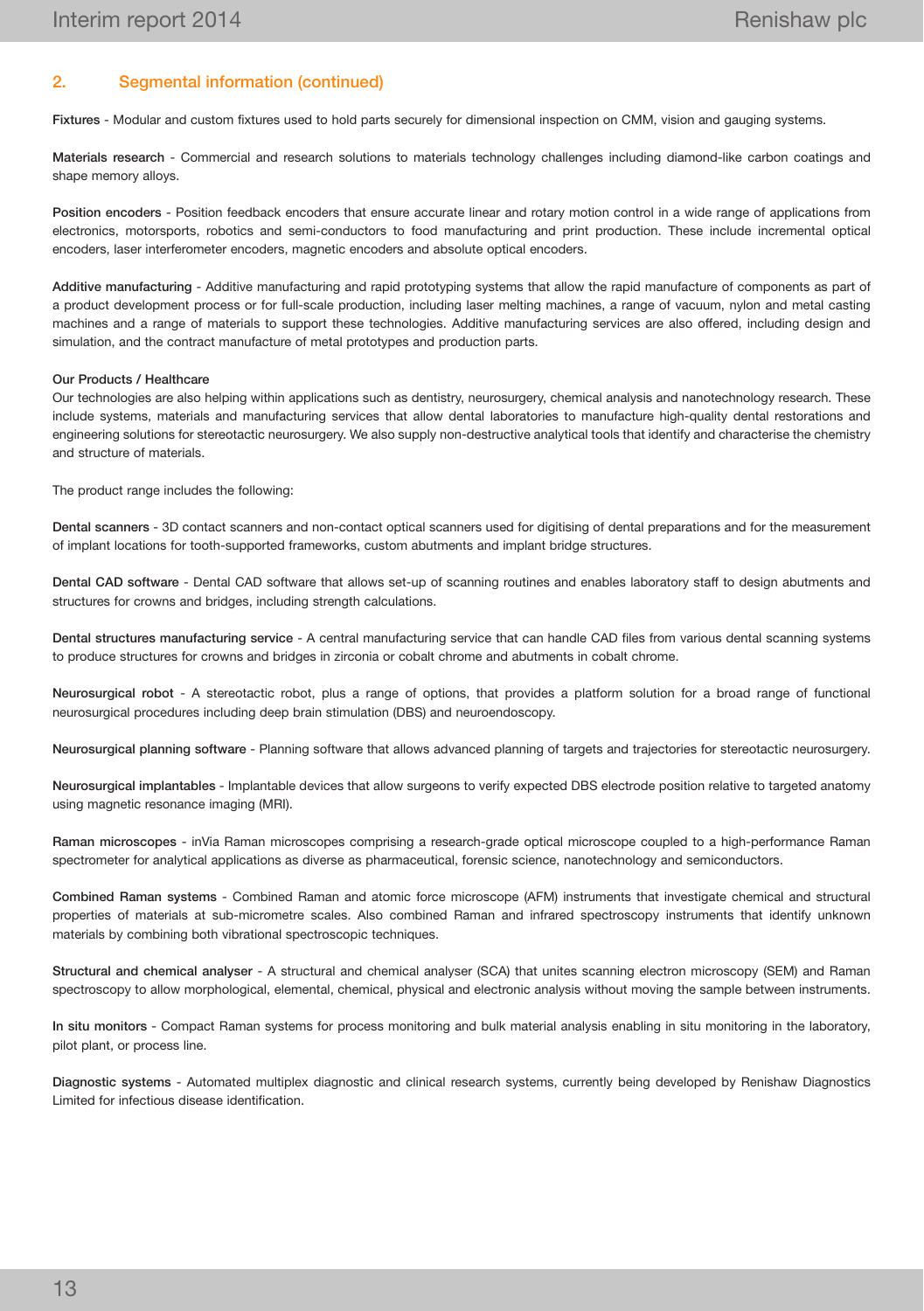## 2. Segmental information (continued)

| Revenue                                                                                                                                              | Metrology<br>£'000       | Healthcare<br>£'000 | Total<br>£'000                    |
|------------------------------------------------------------------------------------------------------------------------------------------------------|--------------------------|---------------------|-----------------------------------|
| 6 months to 31st December 2013                                                                                                                       | 150,727                  | 13,267              | 163,994                           |
| 6 months to 31st December 2012                                                                                                                       | 162,516                  | 11,709              | 174,225                           |
| Year ended 30th June 2013                                                                                                                            | 317,857                  | 29,024              | 346,881                           |
| Depreciation and amortisation                                                                                                                        | Metrology<br>£'000       | Healthcare<br>£'000 | Total<br>£'000                    |
| 6 months to 31st December 2013                                                                                                                       | 10,045                   | 1,832               | 11,877                            |
| 6 months to 31st December 2012                                                                                                                       | 8,127                    | 1,835               | 9,962                             |
| Year ended 30th June 2013                                                                                                                            | 17,776                   | 3,355               | 21,131                            |
| Operating profit                                                                                                                                     | Metrology<br>£'000       | Healthcare<br>£'000 | Total<br>£'000                    |
| 6 months to 31st December 2013<br>Share of profits from associates<br>Net financial expense                                                          | 27,804<br>559            | (2, 278)            | 25,526<br>559<br>(456)            |
| Profit before tax                                                                                                                                    | ÷                        | ٠                   | 25,629                            |
| 6 months to 31st December 2012<br>Share of profits from associates<br>Net financial expense<br>Exceptional gain on deferred consideration settlement | 46,235<br>360<br>2,903   | (3,966)             | 42,269<br>360<br>(472)<br>2,903   |
| Profit before tax                                                                                                                                    |                          | ä,                  | 45,060                            |
| Year ended 30th June 2013<br>Share of profits from associates<br>Net financial expense<br>Exceptional gain on deferred consideration settlement      | 84,528<br>1,022<br>2,903 | (5, 457)            | 79,071<br>1,022<br>(900)<br>2,903 |
| Profit before tax                                                                                                                                    |                          |                     | 82,096                            |

There is no allocation of assets and liabilities to operating segments. Depreciation is included within certain other overhead expenditure which is allocated to segments on the basis of the level of activity.

The following table shows the analysis of revenue by geographical market:

|                            | 6 months to 31st | 6 months to 31st | Year ended |
|----------------------------|------------------|------------------|------------|
|                            | December         | December         | 30th June  |
|                            | 2013             | 2012             | 2013       |
|                            | £'000            | £'000            | £'000      |
| Far East                   | 59,096           | 78,586           | 138,806    |
| <b>Continental Europe</b>  | 48,842           | 43,984           | 96.003     |
| North & South America      | 40,427           | 36.140           | 79,220     |
| United Kingdom and Ireland | 10.464           | 10.013           | 20,668     |
| Other regions              | 5,165            | 5.502            | 12,184     |
| Total group revenue        | 163,994          | 174,225          | 346,881    |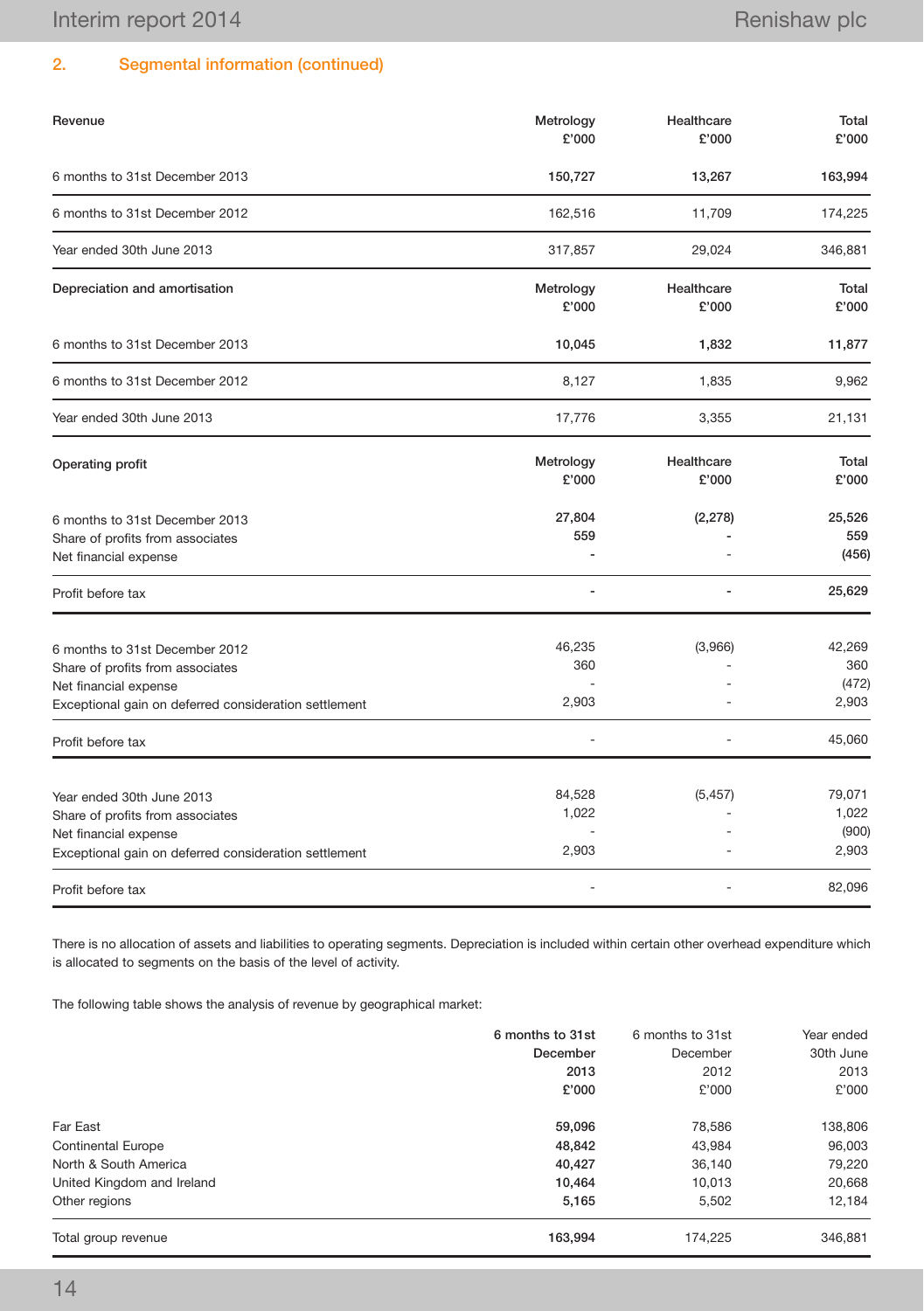## 2. Segmental information (continued)

Revenue in the above table has been allocated to regions based on the geographical location of the customer. Individual countries which comprised more than 10% of Group revenue were:

|            | 6 months to   | 6 months to   | Year ended |
|------------|---------------|---------------|------------|
|            | 31st December | 31st December | 30th June  |
|            | 2013          | 2012          | 2013       |
|            | £'000         | £'000         | £'000      |
| <b>USA</b> | 33,440        | 30,330        | 66,426     |
| China      | 26,854        | 47,843        | 75,228     |
| Germany    | 21,266        | 19,283        | 41,085     |
| Japan      | 18,446        | 17,509        | 35,655     |

There was no revenue from transactions with a single external customer amounting to 10% or more of the Group's total revenue.

The following table shows the analysis of non-current assets, excluding deferred tax and derivatives, by geographical area:

|                | At            | At            | At        |
|----------------|---------------|---------------|-----------|
|                | 31st December | 31st December | 30th June |
|                | 2013          | 2012          | 2013      |
|                | £'000         | £'000         | £'000     |
| United Kingdom | 137,088       | 120,472       | 128,875   |
| Overseas       | 54,673        | 47,868        | 52,597    |
|                | 191,761       | 168,340       | 181,472   |

No overseas country had non-current assets amounting to 10% or more of the Group's total non-current assets.

#### 3. Exceptional item

In November 2012, the Company purchased the remaining 34% shareholding in Measurement Devices Limited for a cash payment of £4.5m. The June 2012 financial statements included a deferred consideration liability based on an estimated earn-out provision, which was calculated on forecast profits up to December 2013. The first half year and full year results for the 2013 financial year include an exceptional gain of £2.9m resulting from this settlement.

#### 4. Financial income and expenses

| <b>Financial income</b>                         | Restated<br>Restated |               |                         |  |  |
|-------------------------------------------------|----------------------|---------------|-------------------------|--|--|
|                                                 | 6 months to          | 6 months to   | Year ended<br>30th June |  |  |
|                                                 | 31st December        | 31st December |                         |  |  |
|                                                 | 2013                 | 2012          | 2013                    |  |  |
|                                                 | £'000                | £'000         | £'000                   |  |  |
| Bank interest receivable                        | 383                  | 568           | 1,009                   |  |  |
| <b>Financial expenses</b>                       |                      | Restated      | Restated                |  |  |
|                                                 | 6 months to          | 6 months to   | Year ended              |  |  |
|                                                 | 31st December        | 31st December | 30th June               |  |  |
|                                                 | 2013                 | 2012          | 2013                    |  |  |
|                                                 | £'000                | £'000         | £'000                   |  |  |
| Interest on pension schemes                     | 704                  | 667           | 1,378                   |  |  |
| Bank interest payable                           | 102                  | 167           | 259                     |  |  |
| Unwinding of deferred acquisition cost interest | 33                   | 206           | 272                     |  |  |
|                                                 | 839                  | 1,040         | 1,909                   |  |  |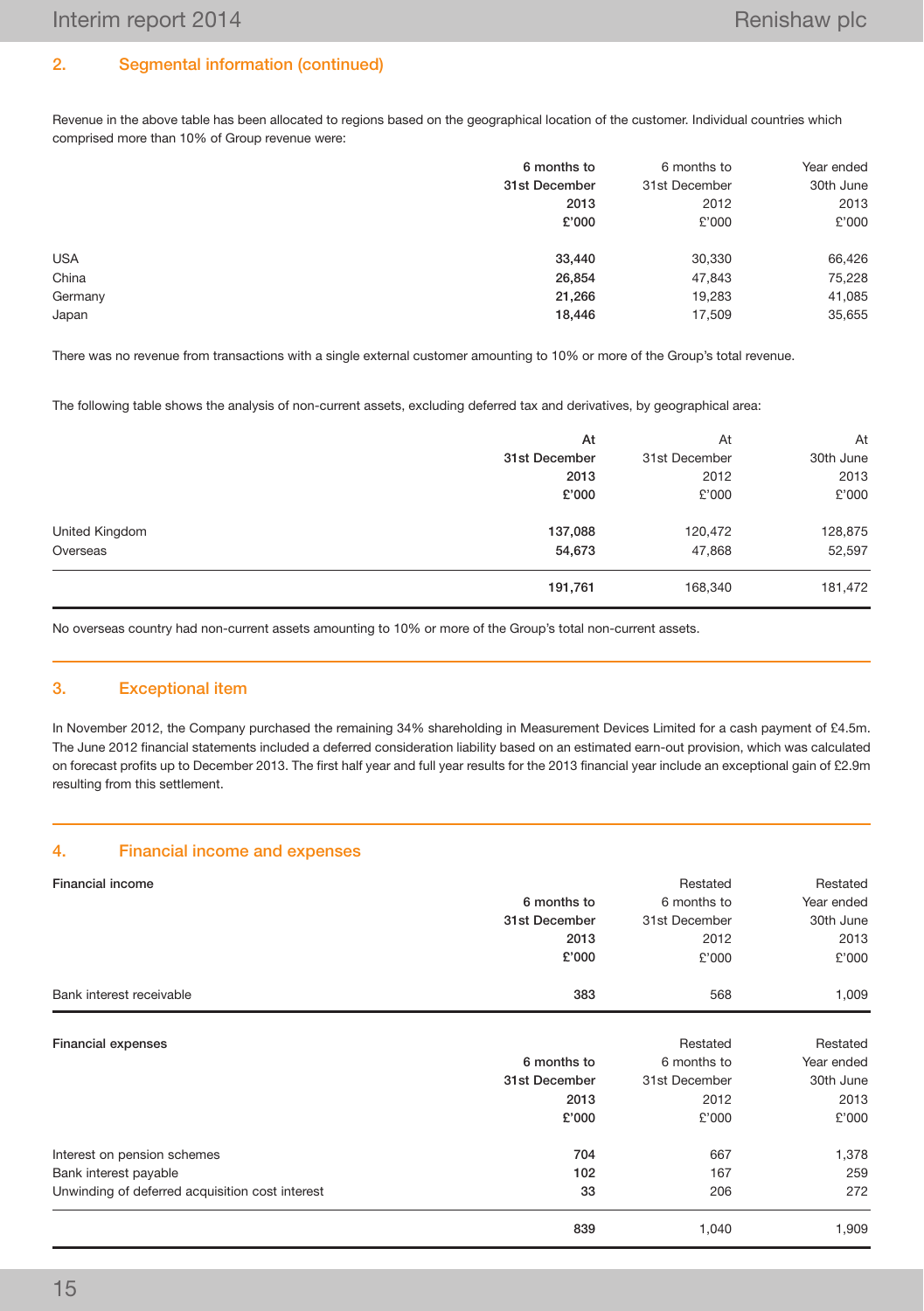## 5. Income tax expense

The income tax expense has been estimated at a rate of 17.5% (December 2012 19.9%), the rate expected to be applicable for the full year. There was no income tax expense accounted for in respect of the exceptional item in the previous year.

## 6. Earnings per share

Earnings per share are calculated on earnings of £21,443,000 (December 2012 £36,887,000) and on 72,788,543 shares, being the number of shares in issue during the period.

Earnings per share for the year ended 30th June 2013 are calculated on earnings of £67,643,000 and on 72,788,543 shares, being the number of shares in issue during that year.

## 7. Property, plant and equipment

|                       | Freehold  |           |                          | Assets in the |              |
|-----------------------|-----------|-----------|--------------------------|---------------|--------------|
|                       | land and  | Plant and | Motor                    | course of     |              |
|                       | buildings | equipment | vehicles                 | construction  | <b>Total</b> |
|                       | £'000     | £'000     | £'000                    | £'000         | £'000        |
| Cost                  |           |           |                          |               |              |
| At 1st July 2013      | 92,682    | 114,451   | 7,709                    | 5,304         | 220,146      |
| <b>Additions</b>      | 5,956     | 2,939     | 879                      | 9,690         | 19,464       |
| <b>Transfers</b>      | 987       | 4,310     | $\overline{\phantom{a}}$ | (5,297)       |              |
| <b>Disposals</b>      |           | (739)     | (139)                    |               | (878)        |
| Currency adjustment   | (2,868)   | (1, 423)  | (258)                    |               | (4,549)      |
| At 31st December 2013 | 96,757    | 119,538   | 8,191                    | 9,697         | 234,183      |
| Depreciation          |           |           |                          |               |              |
| At 1st July 2013      | 20,642    | 76,825    | 4,753                    |               | 102,220      |
| Charge for the period | 848       | 4,313     | 568                      |               | 5,729        |
| Released on disposals |           | (236)     | (109)                    |               | (345)        |
| Currency adjustment   | (604)     | (905)     | (133)                    |               | (1,642)      |
| At 31st December 2013 | 20,886    | 79,997    | 5,079                    |               | 105,962      |
| Net book value        |           |           |                          |               |              |
| At 31st December 2013 | 75,871    | 39,541    | 3,112                    | 9,697         | 128,221      |
| At 30th June 2013     | 72,040    | 37,626    | 2,956                    | 5,304         | 117,926      |

Additions to assets in the course of construction of £9,690,000 (December 2012 £7,270,000) comprise £4,457,000 (December 2012 £1,473,000) for freehold land and buildings and £5,233,000 (December 2012 £5,797,000) for plant and equipment.

At the end of the period, assets in the course of construction, not yet transferred, of £9,697,000 (December 2012 £9,676,000) comprise £4,251,000 (December 2012 £2,783,000) for freehold land and buildings and £5,446,000 (December 2012 £6,893,000) for plant and equipment.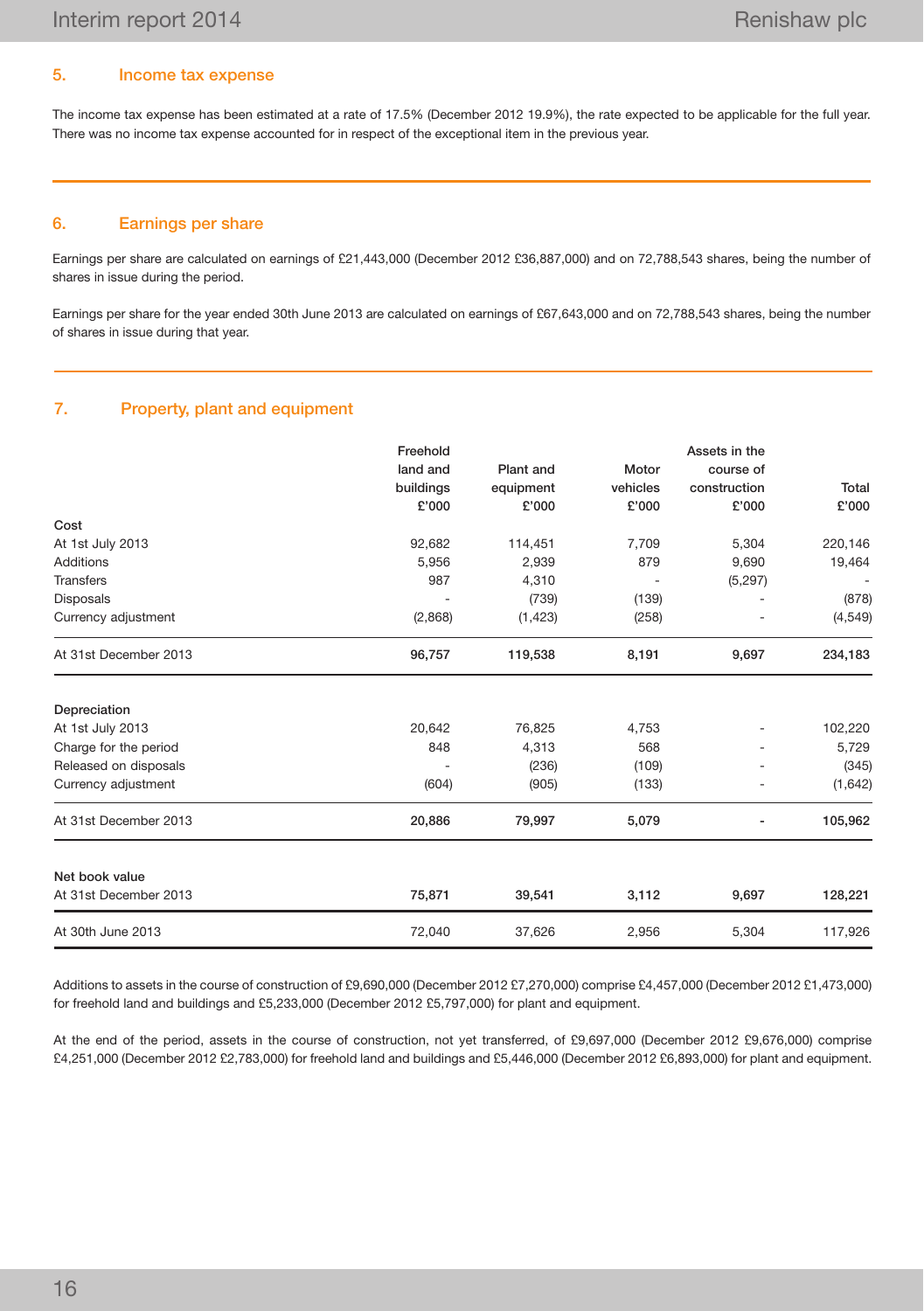8. Intangible assets

|                       |                          | Other      | Internally<br>generated | Software licences |                |                          |
|-----------------------|--------------------------|------------|-------------------------|-------------------|----------------|--------------------------|
|                       | Goodwill on              | intangible | development             |                   | In the course  |                          |
|                       | consolidation            | assets     | costs                   | In use            | of acquisition | Total                    |
|                       | £'000                    | £'000      | £'000                   | £'000             | £'000          | £'000                    |
| Cost                  |                          |            |                         |                   |                |                          |
| At 1st July 2013      | 20,182                   | 10,768     | 66,358                  | 20,152            |                | 117,460                  |
| <b>Additions</b>      | ٠                        |            | 5,774                   | 186               | 53             | 6,013                    |
| <b>Transfers</b>      | $\overline{\phantom{0}}$ | ٠          |                         | 53                | (53)           | $\overline{\phantom{a}}$ |
| Currency adjustment   | (490)                    | (50)       |                         | (23)              |                | (563)                    |
| At 31st December 2013 | 19,692                   | 10,718     | 72,132                  | 20,368            |                | 122,910                  |
| Amortisation          |                          |            |                         |                   |                |                          |
| At 1st July 2013      | 198                      | 7,259      | 42,026                  | 11,834            |                | 61,317                   |
| Charge for the period |                          | 725        | 4,466                   | 807               |                | 5,998                    |
| Currency adjustment   |                          | (11)       |                         | (22)              |                | (33)                     |
| At 31st December 2013 | 198                      | 7,973      | 46,492                  | 12,619            |                | 67,282                   |
| Net book value        |                          |            |                         |                   |                |                          |
| At 31st December 2013 | 19,494                   | 2,745      | 25,640                  | 7,749             |                | 55,628                   |
| At 30th June 2013     | 19,984                   | 3,509      | 24,332                  | 8,318             |                | 56,143                   |

| The analysis of acquired goodwill on consolidation is: | At                                                 | At                                                 | At<br>30th June                                    |
|--------------------------------------------------------|----------------------------------------------------|----------------------------------------------------|----------------------------------------------------|
|                                                        | 31st December                                      | 31st December                                      |                                                    |
|                                                        | 2013                                               | 2012                                               | 2013                                               |
|                                                        | £'000                                              | £'000                                              | £'000                                              |
| Acquisition of:                                        | 2,886<br>1,784<br>1.537<br>6,661<br>1.559<br>4,172 |                                                    | 2,960<br>1,784<br>1,569<br>6,661<br>1,559<br>4,556 |
| itp GmbH                                               |                                                    | 2,816<br>1.784<br>1.517<br>6,661<br>1.559<br>4.275 |                                                    |
| Renishaw Diagnostics Limited (92.4%)                   |                                                    |                                                    |                                                    |
| Renishaw Mayfield S.A. (75%)                           |                                                    |                                                    |                                                    |
| Measurement Devices Limited                            |                                                    |                                                    |                                                    |
| Renishaw Software Limited                              |                                                    |                                                    |                                                    |
| R&R Fixtures, LLC                                      |                                                    |                                                    |                                                    |
| Other smaller acquisitions                             | 895                                                | 492                                                | 895                                                |
| Balance at the end of the period                       | 19,494                                             | 19,104                                             | 19,984                                             |

## 9. Investments in associates

| Movements during the period were:      | 6 months to   | 6 months to    | Year ended<br>30th June |
|----------------------------------------|---------------|----------------|-------------------------|
|                                        | 31st December | 31st December  |                         |
|                                        | 2013          | 2012           | 2013                    |
|                                        | £'000         | £'000          | £'000                   |
| Balance at the beginning of the period | 7,403<br>(50) | 6.790<br>(199) | 6.790<br>(307)          |
| Dividends received                     |               |                |                         |
| Share of profits of associates         | 709           | 530            | 1.345                   |
| Amortisation of intangibles            | (150)         | (170)          | (323)                   |
| Other comprehensive income and expense |               |                | (102)                   |
| Balance at the end of the period       | 7,912         | 6.951          | 7.403                   |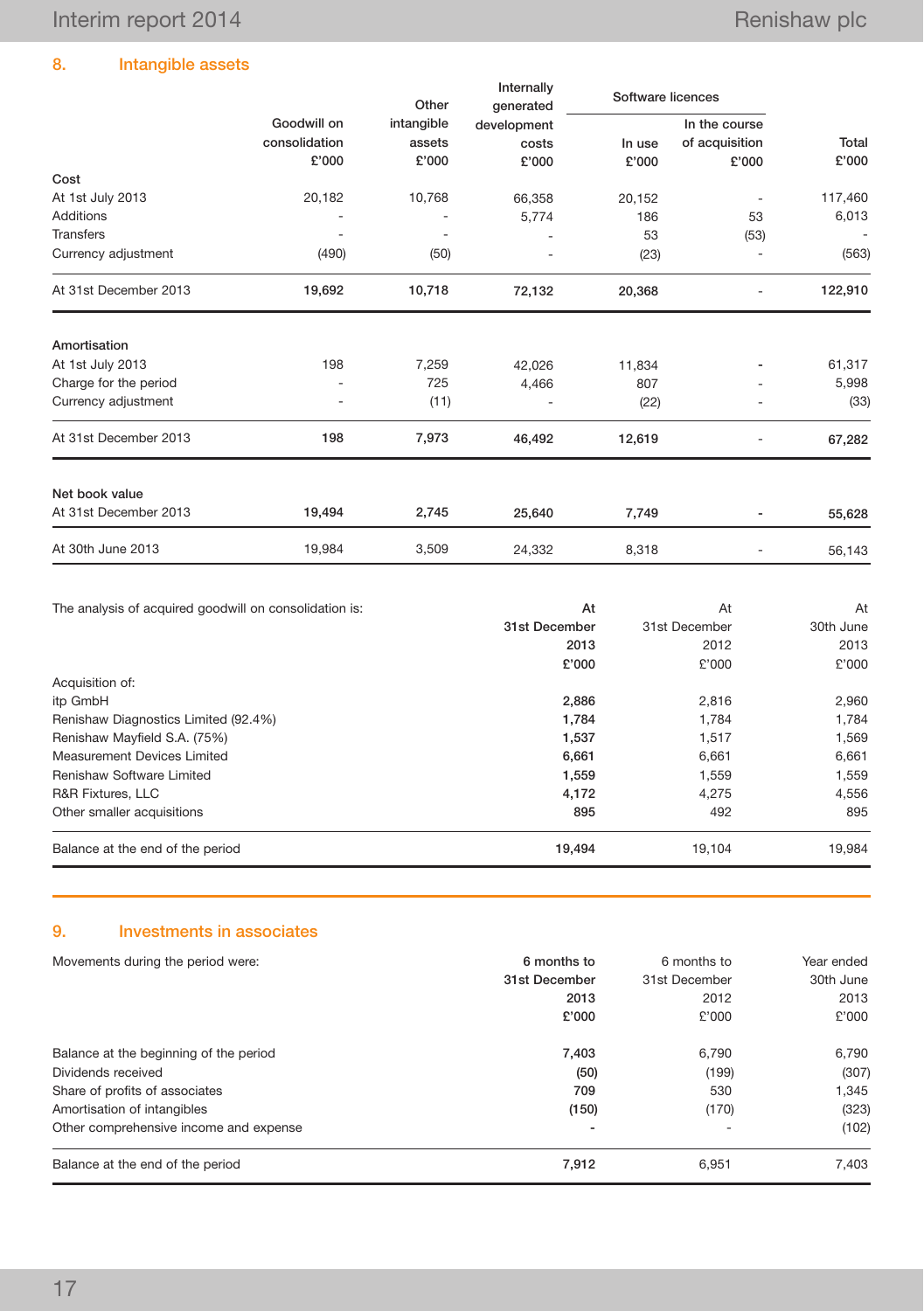## 10. Capital and reserves

| At            | At            | At        |
|---------------|---------------|-----------|
| 31st December | 31st December | 30th June |
| 2013          | 2012          | 2013      |
| £'000         | £'000         | £'000     |
|               |               |           |
| 14.558        | 14.558        | 14,558    |
|               |               |           |

The ordinary shares are the only class of share in the Company. Holders of ordinary shares are entitled to vote at general meetings of the Company and receive dividends as declared. The Articles of Association of the Company do not contain any restrictions on the transfer of shares nor on voting rights.

### Currency translation reserve

The currency translation reserve comprises all foreign exchange differences arising from the translation of the financial statements of the foreign operations, offset by foreign exchange differences on bank liabilities which have been accounted for directly in equity on account of them being classified as hedging items.

#### Cash flow hedging reserve

The cash flow hedging reserve comprises all foreign exchange differences arising from the valuation of forward exchange contracts which are effective hedges and mature after the period end. These are valued on a mark-to-market basis, are accounted for directly in equity and are recycled through the Consolidated income statement when the hedged item affects the Consolidated income statement. The forward contracts mature over the next three and a half years.

| Movements during the period were:                        | 6 months to   | Year ended    |           |
|----------------------------------------------------------|---------------|---------------|-----------|
|                                                          | 31st December | 31st December | 30th June |
|                                                          | 2013          | 2012          | 2013      |
|                                                          | £'000         | £'000         | £'000     |
| Balance at the beginning of the period                   | (694)         | 2,526         | 2,526     |
| Amounts transferred to the Consolidated income statement | (1, 565)      | (1,203)       | (2, 106)  |
| Revaluations during the period                           | 28,297        | 13,748        | (2, 119)  |
| Deferred tax movement                                    | (5, 373)      | (3,011)       | 1.005     |
| Balance at the end of the period                         | 20,665        | 12,060        | (694)     |

| The cash flow hedging reserve is analysed as: | At            | At            | At        |
|-----------------------------------------------|---------------|---------------|-----------|
|                                               | 31st December | 31st December | 30th June |
|                                               | 2013          | 2012          | 2013      |
|                                               | £'000         | £'000         | £'000     |
| Derivatives in non-current assets             | 17,317        | 11,089        | 7,976     |
| Derivatives in current assets                 | 9,587         | 5,358         | 3.583     |
| Derivatives in current liabilities            |               | (24)          | (2,018)   |
| Derivatives in non-current liabilities        | (1,073)       | (554)         | (10, 442) |
|                                               | 25,831        | 15,869        | (901)     |
| Included in deferred tax assets/liabilities   | (5, 166)      | (3,809)       | 207       |
| Balance at the end of the period              | 20.665        | 12.060        | (694)     |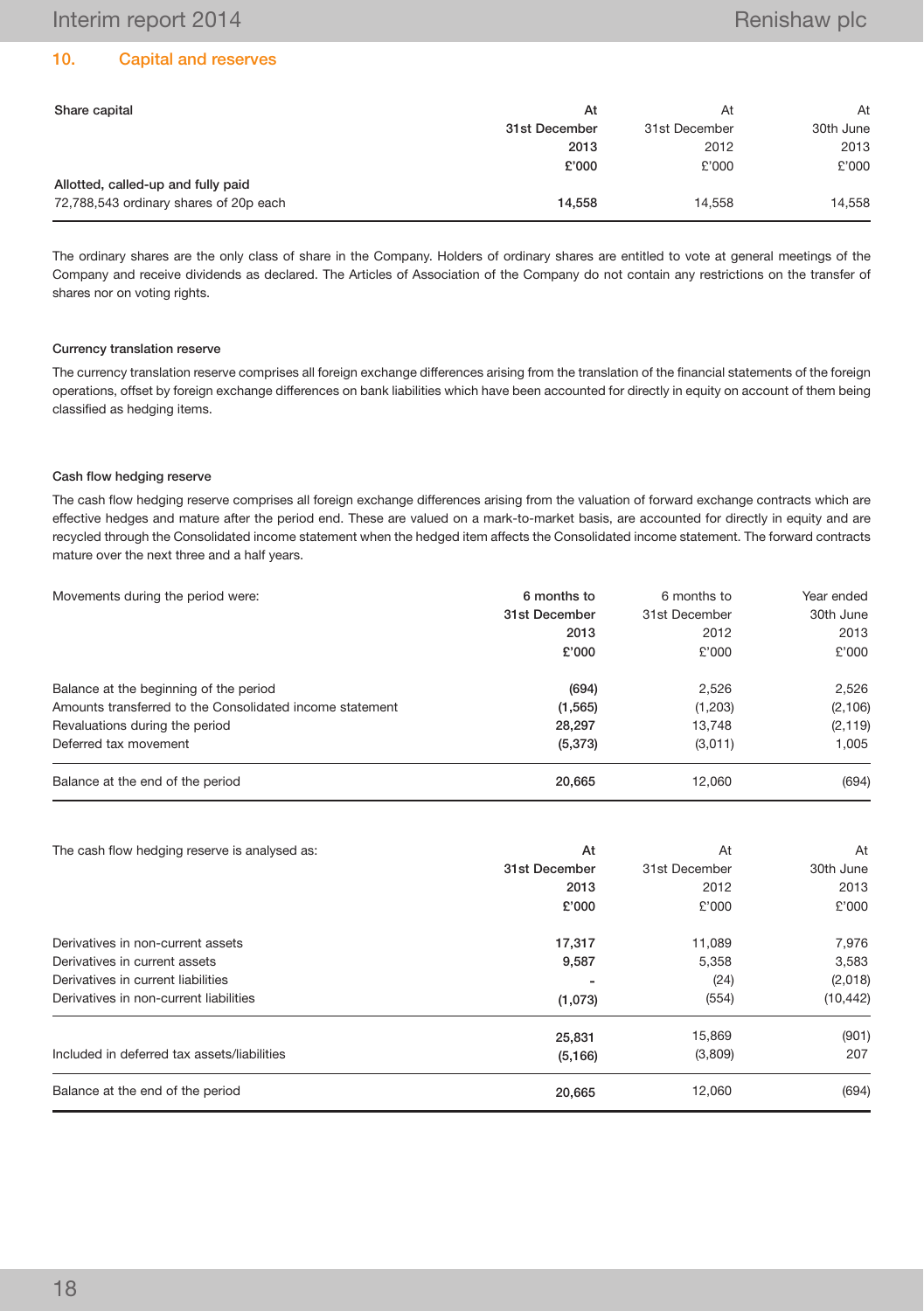## 10. Capital and reserves (continued)

| <b>Dividends</b>                                     | 6 months to              | 6 months to   | Year ended |
|------------------------------------------------------|--------------------------|---------------|------------|
|                                                      | 31st December            | 31st December | 30th June  |
| Dividends paid during the period were:               | 2013                     | 2012          | 2013       |
|                                                      | £'000                    | £'000         | £'000      |
| 2013 final dividend of 28.67p per share (2012 28.2p) | 20,868                   | 20.526        | 20,526     |
| 2013 interim dividend of 11.33p                      | $\overline{\phantom{a}}$ |               | 8.247      |
| Total dividends paid during the period               | 20,868                   | 20.526        | 28.773     |

An interim dividend for 2014 of £8,246,942 (11.33p net per share) will be paid on 7th April 2014, to shareholders on the register on 7th March 2014, with an ex-div date of 5th March 2014.

#### Other reserve

The other reserve is in relation to additional investments in subsidiary undertakings.

| Non-controlling interest               | 6 months to<br>31st December | 6 months to<br>31st December | Year ended<br>30th June |
|----------------------------------------|------------------------------|------------------------------|-------------------------|
| Movements during the period were:      | 2013                         | 2012                         | 2013                    |
|                                        | £'000                        | £'000                        | £'000                   |
| Balance at the beginning of the period | (1, 334)                     | (741)                        | (741)                   |
| Share of loss for the period           | (299)                        | (213)                        | (593)                   |
| Changes in share of investments        | (193)                        |                              | -                       |
| Balance at the end of the period       | (1,826)                      | (954)                        | (1, 334)                |

### 11. Employee benefits

The Group operates a number of pension schemes throughout the world. The major scheme, which covers the UK-based employees, was of the defined benefit type. This scheme, along with the Ireland and USA defined benefit schemes, has ceased any future accrual for current members and all these schemes are now closed to new members. UK, Ireland and USA employees are now covered by defined contribution schemes.

The latest full actuarial valuation of the UK defined benefit scheme was carried out at September 2009 and updated to 31st December 2013 by a qualified independent actuary. The major assumptions used by the actuary were:

|                             | At            | At            | At        |
|-----------------------------|---------------|---------------|-----------|
|                             | 31st December | 31st December | 30th June |
|                             | 2013          | 2012          | 2013      |
|                             | £'000         | £'000         | £'000     |
| Discount rate               | 4.6%          | 4.1%          | 4.8%      |
| Inflation rate - RPI        | 3.7%          | 2.7%          | 3.7%      |
| Inflation rate - CPI        | 2.7%          | 1.7%          | 2.7%      |
| Expected return on equities | 7.3%          | 6.7%          | 7.3%      |
| Retirement age              | 64            | 64            | 64        |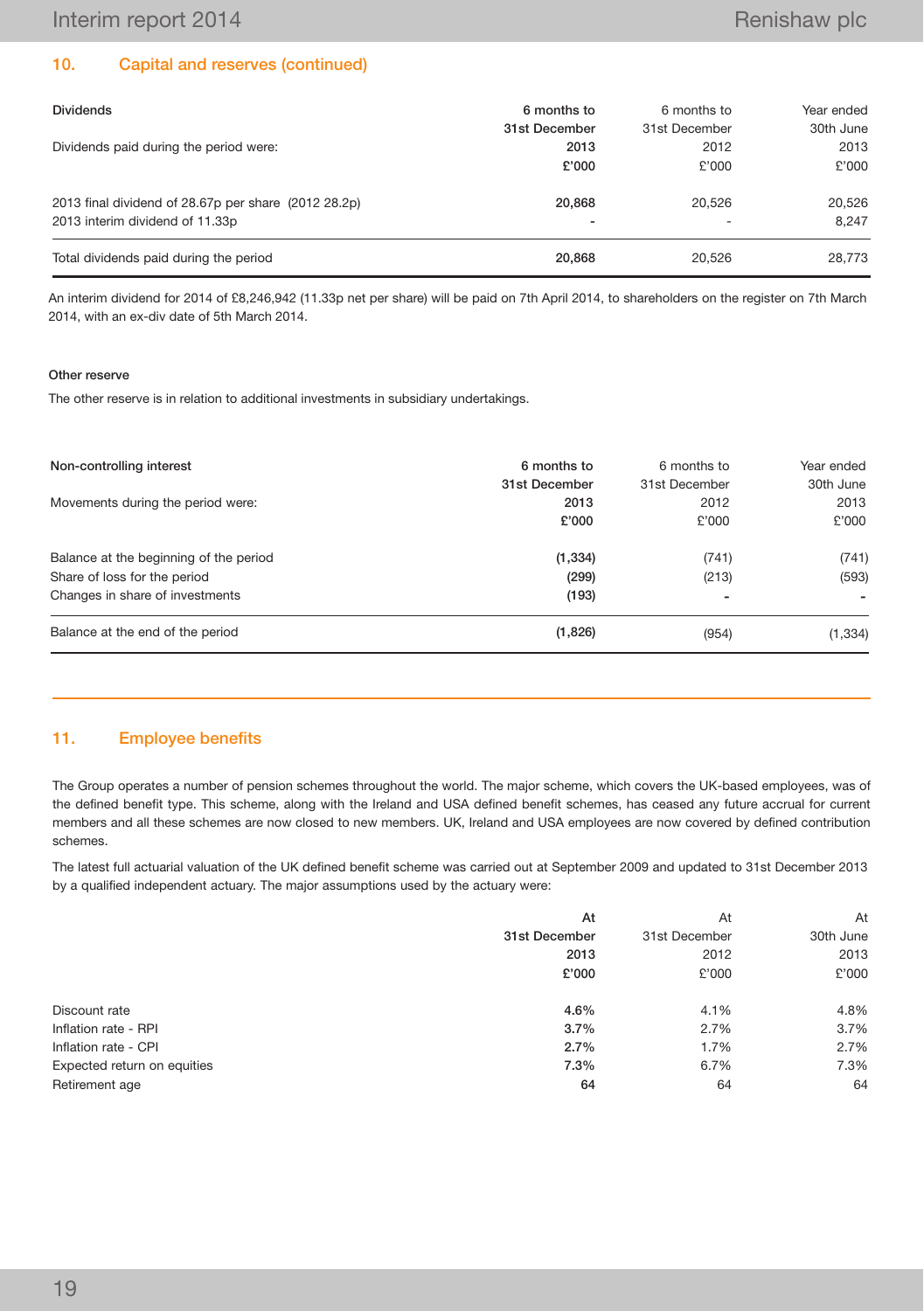## 11. Employee benefits (continued)

The assets and liabilities in the defined benefit schemes were:

|                                             | At            | At            | At         |
|---------------------------------------------|---------------|---------------|------------|
|                                             | 31st December | 31st December | 30th June  |
|                                             | 2013          | 2012          | 2013       |
|                                             | £'000         | £'000         | £'000      |
| Market value of assets                      | 128,094       | 102,248       | 118,767    |
| Actuarial value of liabilities under IAS 19 | (157, 478)    | (135, 798)    | (150, 185) |
|                                             | (29, 384)     | (33, 550)     | (31, 418)  |
| Increase in liability under IFRIC 14        | (11,000)      | (8,900)       | (10, 300)  |
| Deficit in the schemes                      | (40, 384)     | (42, 450)     | (41, 718)  |
| Deferred tax thereon                        | 7,669         | 9,610         | 8,973      |

The movements in the schemes' assets and liabilities were:

|                                                 | 6 months to   | 6 months to   | Year ended |
|-------------------------------------------------|---------------|---------------|------------|
|                                                 | 31st December | 31st December | 30th June  |
|                                                 | 2013          | 2012          | 2013       |
|                                                 | £'000         | £'000         | £'000      |
| Balance at the beginning of the period          | (41, 718)     | (41,988)      | (41,988)   |
| Contributions paid                              | 1,092         | 720           | 2,508      |
| Interest on pension schemes                     | (704)         | (667)         | (1,378)    |
| Opening amounts for USA scheme                  |               |               | (1,068)    |
| Actuarial gain/(loss) under IAS 19              | 1,646         | (1, 315)      | 808        |
| Additional actuarial gain/(loss) under IFRIC 14 | (700)         | 800           | (600)      |
| Balance at the end of the period                | (40, 384)     | (42, 450)     | (41, 718)  |

Under the UK and Ireland defined benefit pension scheme deficit funding plans, there are certain UK properties, owned by the Company, and a property owned by Renishaw (Ireland) Limited, which are subject to registered fixed charges to secure the UK and Ireland defined benefit pension schemes' deficits respectively. The Company has also established an escrow account, which is subject to a registered floating charge to secure the UK defined benefit pension scheme liabilities.

The Company has given a guarantee relating to a recovery plan for the UK scheme and the trustees have the right to enforce the charges to recover any deficit up to £41,678,000 if an insolvency event occurs in relation to the Company before 1st November 2016 or if the Company has not made good any deficit up to £41,678,000 by midnight on 1st November 2016. No scheme assets are invested in the Group's own equity.

The value of the guarantee discussed above is greater than the value of the pension fund's deficit. As such, in line with IFRIC 14, the UK defined benefit pension scheme's liabilities have been increased by £11,000,000, to represent the maximum discounted liability as at 31st December 2013 (30th June 2013 £10,300,000).

## 12. Deferred tax

Reductions in the UK corporation tax rate to 21% (effective from 1st April 2014) and 20% (effective from 1st April 2015) were substantively enacted on 2nd July 2013. This will reduce the Group's future current tax charge accordingly. The deferred tax assets and liabilities have been calculated based on the rates of 20% and 21% substantively enacted at the balance sheet date.

### 13. Related party transactions

The only related party transactions which have taken place during the first half year were normal business transactions between the Group and its associates, which have not had a material effect on the results of the Group for this period.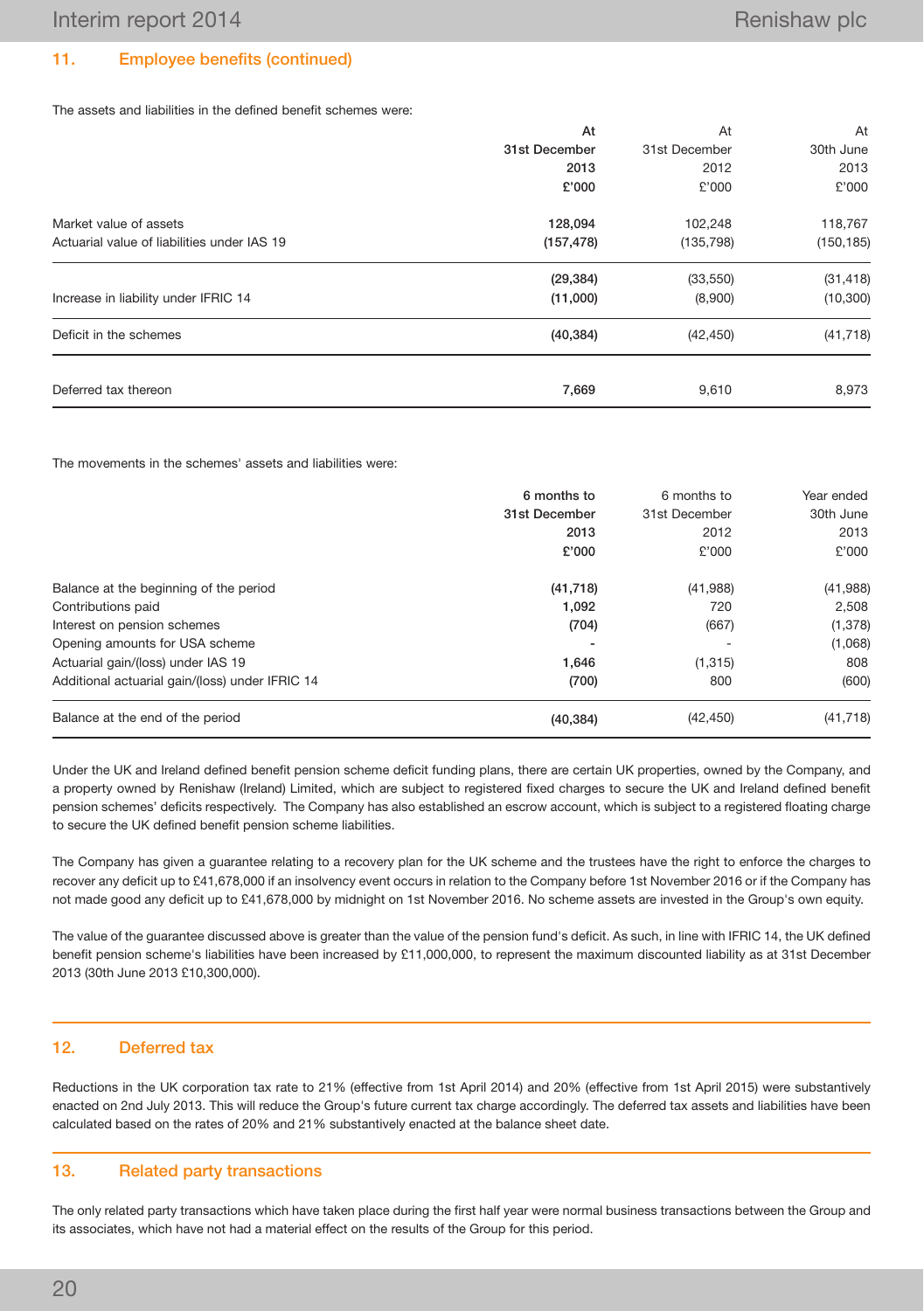their quality management systems.

## 14. Principal risks and uncertainties

The principal risks and uncertainties are considered by management to be as shown below:

| Area of risk                                            | Description                                                                                                                                                                                                           | Potential impact                                                                                                                                                                                                                                                                        | Mitigation                                                                                                                                                                                                                                                                                                                                                                                           |
|---------------------------------------------------------|-----------------------------------------------------------------------------------------------------------------------------------------------------------------------------------------------------------------------|-----------------------------------------------------------------------------------------------------------------------------------------------------------------------------------------------------------------------------------------------------------------------------------------|------------------------------------------------------------------------------------------------------------------------------------------------------------------------------------------------------------------------------------------------------------------------------------------------------------------------------------------------------------------------------------------------------|
| Current trading<br>levels and order<br>book             | Revenue growth is<br>unpredictable and orders from<br>customers generally involve<br>short lead-times with the<br>outstanding order book at any<br>time being around one month's<br>worth of revenue value.           | Revenue growth is difficult to predict,<br>especially with such a short-term order<br>book and the unpredictability and<br>uncertain timing of orders from certain<br>Far East customers.<br>This limited forward order visibility<br>leaves the annual revenue forecasts<br>uncertain. | •The Group is expanding and<br>diversifying its product range in order to<br>maintain a world-leading position in its<br>sales of metrology products.<br>•The Group is applying its measurement<br>expertise to grow its healthcare business<br>activities.<br>•The Group is integrating recent<br>acquisitions which expand its product<br>range in new and complementary<br>market sectors.        |
| Research and<br>development                             | The development of new<br>products and processes<br>involves risk, such as<br>development timescales,<br>meeting the required technical<br>specification and the impact<br>of alternative technology<br>developments. | Being at the leading edge of new<br>technology in metrology and healthcare,<br>there are uncertainties whether new<br>developments will provide an economic<br>return.                                                                                                                  | • Patent and intellectual property<br>generation is core to new product<br>developments.<br>.R&D programmes are regularly<br>reviewed against milestones and<br>forecast business plans and, when<br>necessary, projects are cancelled.<br>•New products involve beta testing at<br>customers to ensure they will meet the<br>needs of the market.<br>•Market developments are closely<br>monitored. |
| Supply chain<br>management                              | Customer deliveries may be<br>threatened by a failure in the<br>supply chain.                                                                                                                                         | Inability to meet customer deliveries<br>could result in loss of revenue and profit.                                                                                                                                                                                                    | • Production facilities are maintained<br>with fire and flood risk in mind.<br>• Critical production processes are<br>replicated at different locations where<br>practicable.<br>•Regular vendor reviews are performed<br>for critical part suppliers.<br>•Stock policies are reviewed by the<br>Board on a regular basis.<br>. Product quality is closely monitored.                                |
| Regulatory<br>legislation for<br>healthcare<br>products | The expansion of the Group's<br>business into the healthcare<br>markets involves a significantly<br>increased requirement to obtain<br>regulatory approval prior to the<br>sale of these products.                    | Regulatory approval can be very<br>expensive and time-consuming. This<br>area is also very complex and there is<br>a risk that the correct approvals are not<br>obtained.                                                                                                               | •Specialist legal and regulatory staff<br>have been recruited to support the<br>healthcare business.<br>.A new non-executive director with<br>relevant healthcare experience was<br>appointed to the Board last year.<br>. Healthcare operations in UK and<br>France have ISO 13485 certification for                                                                                                |